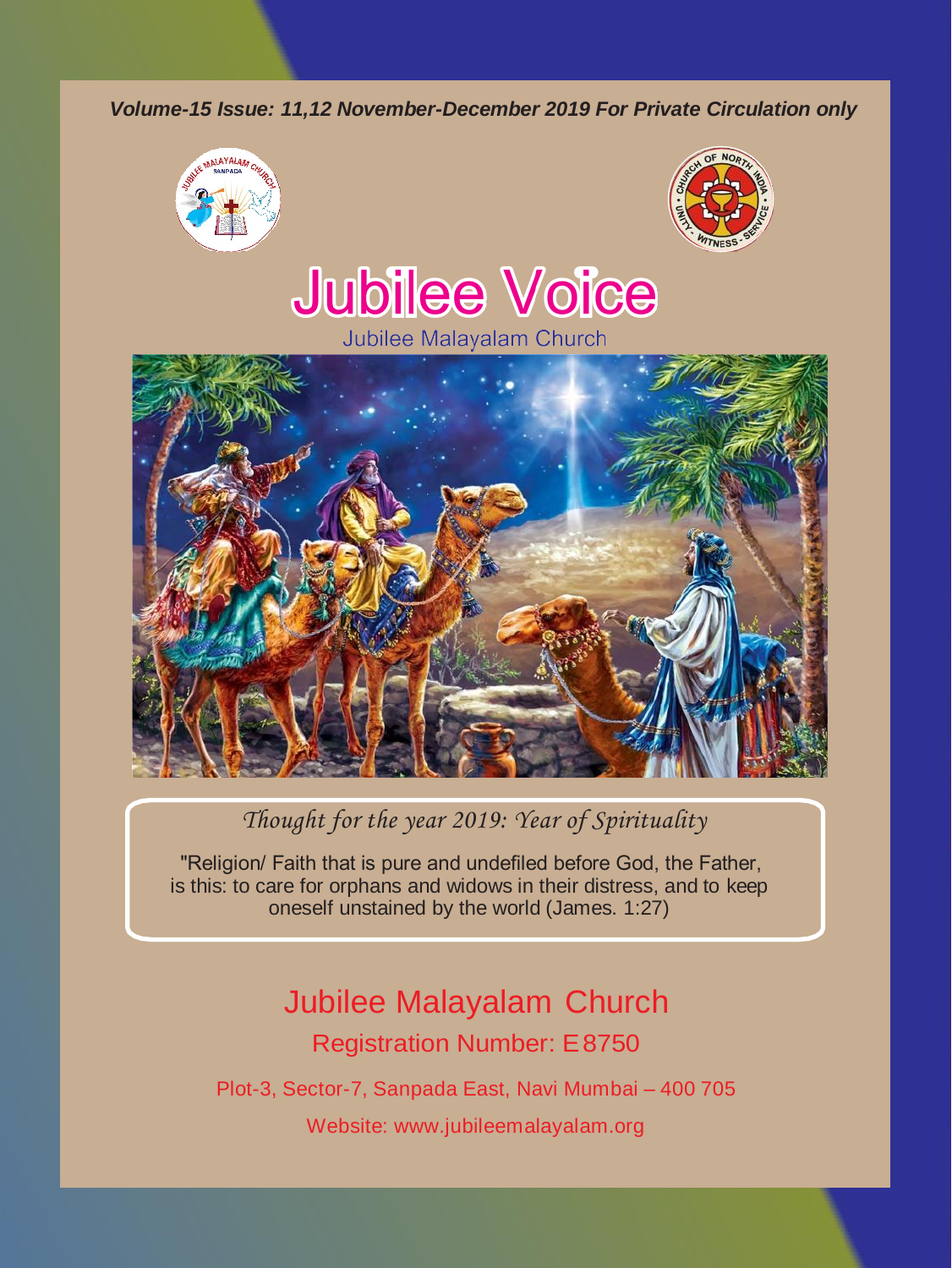Jubilee Voice

| <b>Service Schedule</b> |                                                    |                         |  |
|-------------------------|----------------------------------------------------|-------------------------|--|
| Date                    | Sanpada<br>07.00 am                                |                         |  |
| 03. Nov. 19             | H.C                                                | <b>Combined Service</b> |  |
| 10.Nov.19               | Harvest Festival- H.C (03.00 pm)                   | <b>Combined Service</b> |  |
| 17. Nov. 19             | Union Service- Pune (10.30 am)                     | Union Service- Pune     |  |
| 24. Nov. 19             | Holy Qurbana- Marthoma Service<br>H.C              |                         |  |
| 01.Dec.19               | H.C                                                | H.C                     |  |
| 08.Dec.19               | H.C                                                | <b>Matins</b>           |  |
| 15.Dec.19               | <b>Matins</b>                                      | H.C                     |  |
| 22.Dec.19               | H.C (English)                                      | H.C (English)           |  |
| 25.Dec.19               | Christmas Service- H.C (06. 30 am)                 | Christmas Service- H.C  |  |
| 29.Dec.19               | H.C                                                | H.C                     |  |
| 31.Dec.19               | Watchnight and New Year Service-<br>H.C (10.30 pm) | <b>Combined Service</b> |  |

## **Organizations**

| Sunday School           | On every Sunday                   | 08.30-09.30 am |
|-------------------------|-----------------------------------|----------------|
| <b>Youth Movement</b>   | On every Second and Fourth Sunday | 09.00-10.00 am |
| Choristor's Association | Choir Practice on every Saturday  | 06.00-08.00 pm |
| Women's Fellowship      | On every second Saturday          | 04.30-6.00 pm  |
| Atmaya Fellowship       | On every Tuesday                  | 07.30-09.00 am |

## **Cottage Prayer**

| <b>Date</b> | <b>Residence</b>                | <b>Time</b>           |
|-------------|---------------------------------|-----------------------|
| 23. Nov. 19 | Mr. Ashok Abraham, Panvel       | 05.00 pm              |
| 24. Nov. 19 | Mr. Mathews Philip, Kharghar    | 07.00 pm              |
| 01.Dec.19   | Mr. Sudeep Rupin Philips, Nerul | 05.00 pm              |
| 08.Dec.19   | Mr. Bobby Mathew Ninan, Sanpada | 05.00 pm              |
| 28.Dec.19   | Mr. T. C. Issac, Panvel         | 05.00 pm              |
| 29.Dec.19   | Mr. Shaji Thomas, Vashi         | $\overline{07.30}$ pm |

## **Friday Prayer**

| Date        | <b>Place</b>           | Time       |
|-------------|------------------------|------------|
| 08. Nov. 19 | Panvel Worship Centre  | 07.30 pm   |
| 29. Nov. 19 | Sanpada Jubilee Church | $10.00$ am |
| 06.Dec.19   | Panvel Worship Centre  | 07.30 pm   |
| 27.Dec.19   | Sanpada Jubilee Church | 10.00 $am$ |

| Chief<br><b>F</b> ditor<br>Rev. Aby K Thomas<br>Editor<br>M. George Joseph<br><b>Editorial Committee</b><br><b>Biju George</b><br>Stivy Philip | Address<br>The Chief Editor<br>Jubilee Voice<br>Jubilee Malayalam Church<br>Sajan J George   Plot No.3, Sector-7, Sanpada East,<br>Navi Mumbai Maharashtra-400705<br>Article/Feedback may send to the Chief Editor |
|------------------------------------------------------------------------------------------------------------------------------------------------|--------------------------------------------------------------------------------------------------------------------------------------------------------------------------------------------------------------------|
|------------------------------------------------------------------------------------------------------------------------------------------------|--------------------------------------------------------------------------------------------------------------------------------------------------------------------------------------------------------------------|

1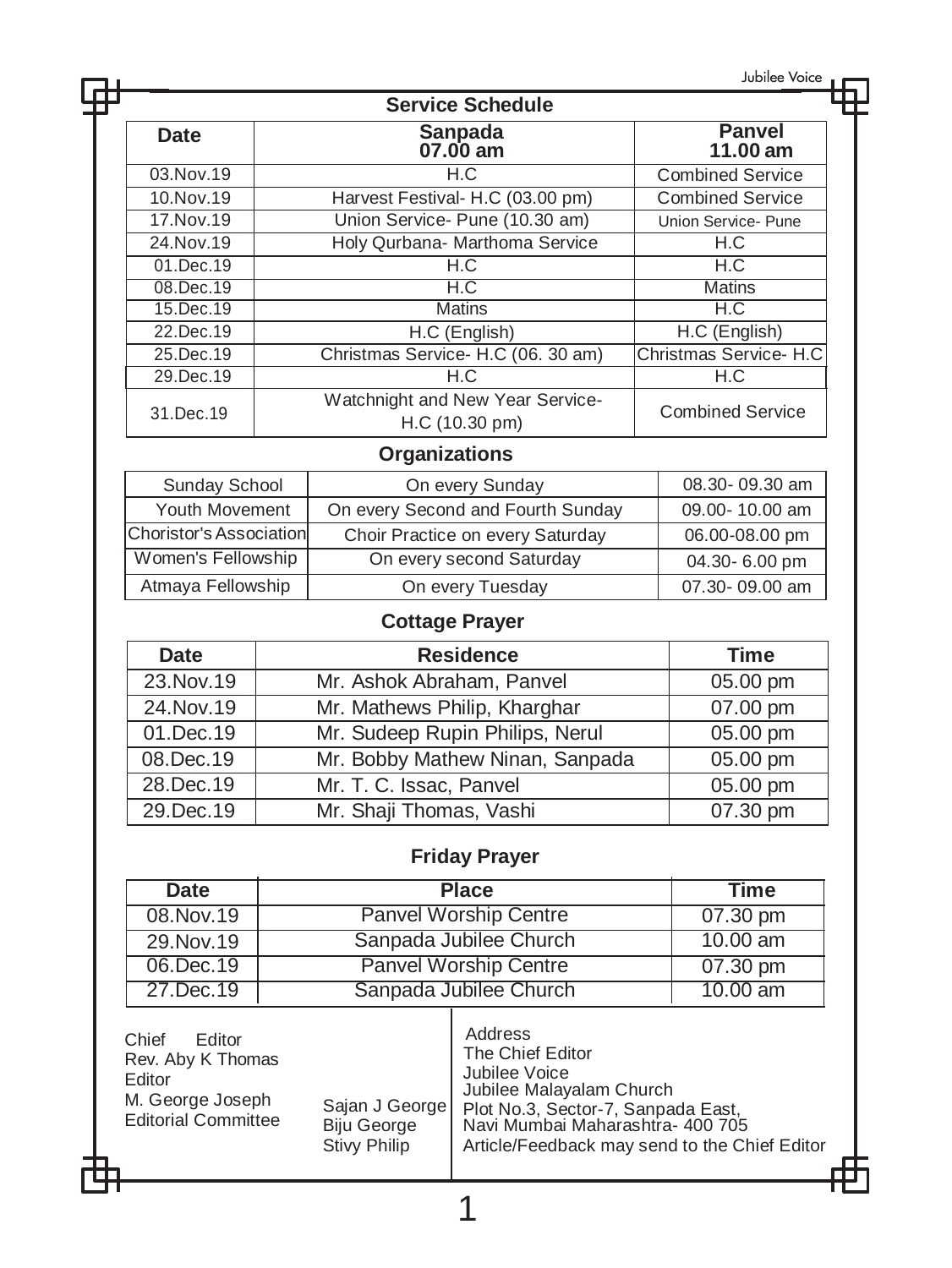## **Dear People of God**

*"When they saw the star, they rejoiced with exceeding great joy".*  God decided to speak to some Gentile men. The Bible does not tell us who they were. Doubtless they were students of the stars and probably some of the wisest men of their time. The Bible says they saw a star in the East, which they knew to be the star of Christ. Upon seeing that star, they became excited and made the journey to Jerusalem so they might inquire about the birth of the Messiah. This star led them to Christ. It told the wise men that the Christ had been born. Then they went to Jerusalem. They traveled through the arid desert country. No doubt it was a difficult trip, but they would not be stopped. They inquired as to the place of the Messiah's birth. Ultimately they were taken to the scribes and told that the Christ would be born in Bethlehem. As they proceeded toward Bethlehem, the star appeared, leading the way to the Christ. We ought to be like that star leading people to Christ, always showing the way to Him. The star attracted their attention. The word of God taught them the exact details. The light led them to the Christ and stopped there. The light of every Christian needs to lead others to Christ. Do not lead people to church buildings or programs and leave them there, but lead them to Christ. The wise men knew that God was leading, and they rejoiced when they saw the star. They finally arrived at the house where Jesus was. They entered the house. They did not hesitate; they immediately came to Him and fell down before Him and worshiped Him. They had found the revelation of God. The wise men worshiped the baby Jesus. Theirs was not curiosity gratified but devotion exercised. We also must worship the Savior, or we will never be saved by Him. He has not come to put away our sins and then to leave us ungodly and self-willed. Oh, you have never worshiped the Christ of God, may you be led to do so at once. He is God over all, blessed forever Adore Him. Dear Lord, we are often blind to your leadership and deaf to our responsibilities as your children. Help us to follow the light of your leadership, and give us wisdom and that revelation in our lives. May we apply in our daily lives the wisdom that comes from your Word and from the Holy Spirit. For the glory of Jesus, Amen.

**MayGod BlessYouandOur Church Rev.Aby K Thomas** Ora et Labora- Pray and Labour entering the Presbyter-in-charge

95940 72145, 97443 49381

 $\mathcal{P}$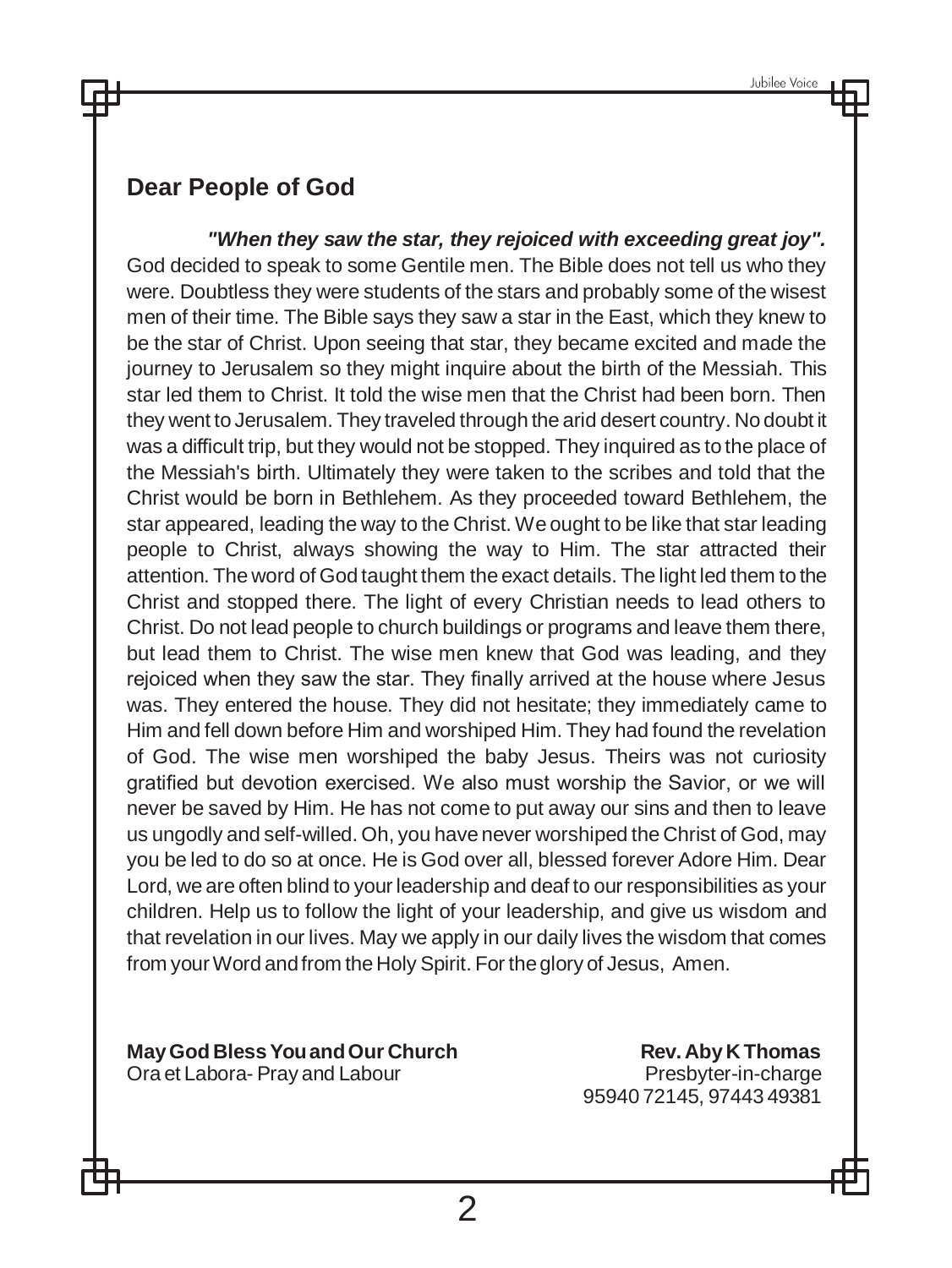## **Thanks**

The November-December issue of Jubilee Voice is sponsored by **Mr. Sajan JGeorge & family**.We pray for this family and express our gratitude to them and we pray that let the family see the wonders and marvelous ways of God

# **Previous Month's Highlights**

**Choir Sunday:** Our church had observed the Choir Sunday on 01 September 2019. Choir members lead the service and they presented a special song at the service. Let God use them more the days to come.

**Union Sunday School Retreat:** The Sunday School Bombay-Pune Union Retreat and Kalamela was held at Christos Marthoma Church, Thane on 02nd September, 2019. St. Mary the Virgin CNI Malayalam Church, Parel hosted the event, we appreciate the tiresome work of their Committee and Sunday School. Mast. Jeremy Jowin got second prize for Memory Verse and third prize for Coloring. Miss. Niya Josey won first prize for stry telling and Mast. Josh George won third prize for Solo singing. Congrats to them and thanks to all participants and for teachers for their attempt. Vasai, Parel, and Pune Churches won the overall championship first, second and third places respectively.

**Union Women's Fellowship Retreat:** The Women's Fellowship Retreat and Kalamela of our Union of Malayalam Churches in Mumbai and Pune was held on 2nd October at St. Paul's CNI Malayalam Church, Vakkola. Eighteen women's fellowship members attended the meeting from our Church. Mrs. Ashish E George bagged the third prize for Bible reading. Our women's fellowship members got third prize for group singing, the participants were M/s Shiny Sabu, Lini Paul, Sara Oommen, Stivy Philip, Shiny Sam, Betsy Mathews, Ashish E George, Bindu Mary and Blessy Merlin Philip. The church congratulates all the participants of various events and winners. Along with the participants M/s Liji Babu, Saramma Issac, Susha John, Molly B George, Nirmala Joseph, Siby Bobby, Mariam Simon, Sheena Johnson, and SinuAshok also joined for the Retreat.

**Pulpit Change Sunday:** Rev. Sam N Joshua, Vicar of our Kalyan Church lead the Pulpit Change Sunday Service at Sanpada and Panvel. Vegetables from our Titwala Shalom Mission land were auctioned after the service.

**Youth Sunday:** This year Youth Sunday Service was held on 06th October 2019. Youth members have taken the leadership in the service. Ms. Sharon John delivered the message. Thanks to all of our youth members for their leadership in the churchaffairs.

**Stewardship Seminar:** The Bombay Diocese conducted the Stewardship Seminar for Malayalam Churches at St. Pauls CNI Malayalam Church, Vakkola, on 8th October 2019. The theme was 'Towards a Self Reliant Church'. Mr. BijuGeorge of our church have lead the theme presentation. Seventeen members from our church participated in this program. Ours was the highest attendance and thanks to all the participants.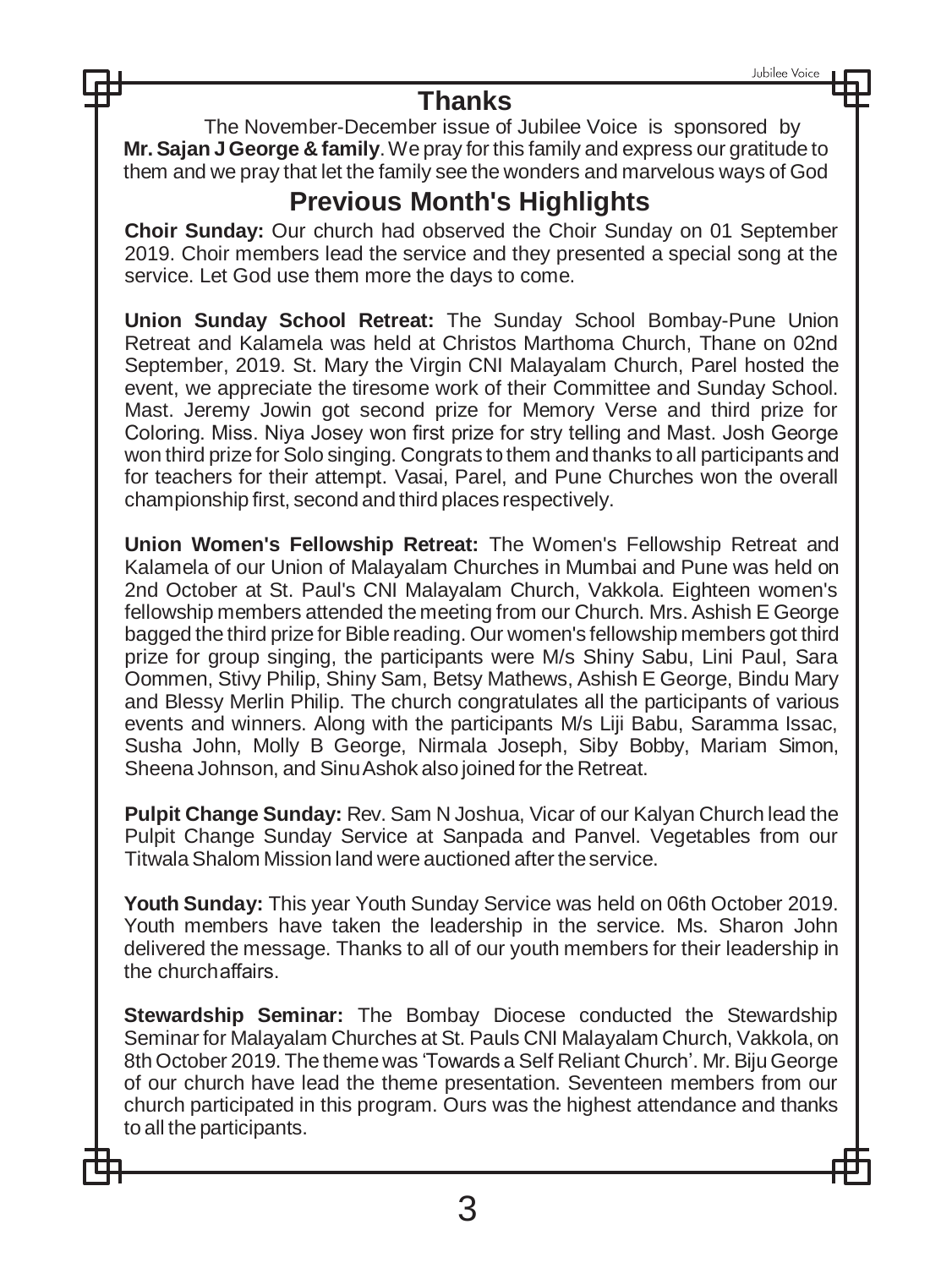**Youth Social Engagement:** Our Youth Fellowship members visited Bless Home, Panvel, on 19th October 2019. They have contributed some financial support for this home and spend a valuable time with the inmates who are HIV affected boys. Let us continue to pray for these children. Thanks to all youth members for their effort and engagement.

**National Youth Conference:** The Second NYC was held at CHAI Training Centre, Hyderabad from 25-27. Our youth members attended this conference. Thanks to all of them.

# **Upcoming Programs**

**World Sunday School Sunday:** November 03, 2019, Sunday, is observed as World Sunday School Sunday. The Church gives thanks for the service of our Sunday School Teachers. All the best wishes for all our Sunday school students for a better learning about the Bible. Our Sunday School children and teachers will lead the service.

**Fish Pickle Preparation:** As done every year, we will be having our fish pickle preparation on 03rd November, 2019, Sunday at Vashi Farm House. The Church requests all of your participation. Our Management Committee Members, Women's Fellowship and Youth Fellowship members will be giving leadership for the same.

**Harvest Festival:** Our Harvest Festival Service will be held on 10th November, 2019, 3.00 pm. Rev. Rejeev Sugu, the vicar of our Vakkola Church will be the preacher and the celebrant. Requesting your presence and active participation in the service and auction.

**Akhloli Mission Visit:** Our Atmaya Fellowship is organizing a Mission Visit on 12th November, 2019, at our Akhloli church. Those who are interested to join, kindly give your name.

**Union Worship:** Mumbai- Pune Malayalam Churches Union Worship will be held on 17th November 2019, at Pune Church at 10.30 am. Rev. Dr. Prinstone Ben, Dean of Misiology, Union Biblical Seminary, Pune will be thechief guest.

**Unity Sunday:** November 24, 2019, Sunday is observed as C. S. I - C. N. I- Marthoma Conciliar Unity Sunday. We are having a Unity Service with the Nerul Marthoma Church in Marthoma Holy Qurbana Order at Sanpada at 07.00 am. Immanuel Marthoma Church, Nerul members will be worshiping with us. Rev. Dr. Salomon K, Vicar MTC Nerul will bethe celebrant and speaker.

**Jubilee Union V.B.S:** Joint V.B.S of our four Congregation of the Jubilee Church will be commencing from 28th October to 03rd November 2019. Send your children for the V.B.S and pray for the V. B. S. Ministries all over India.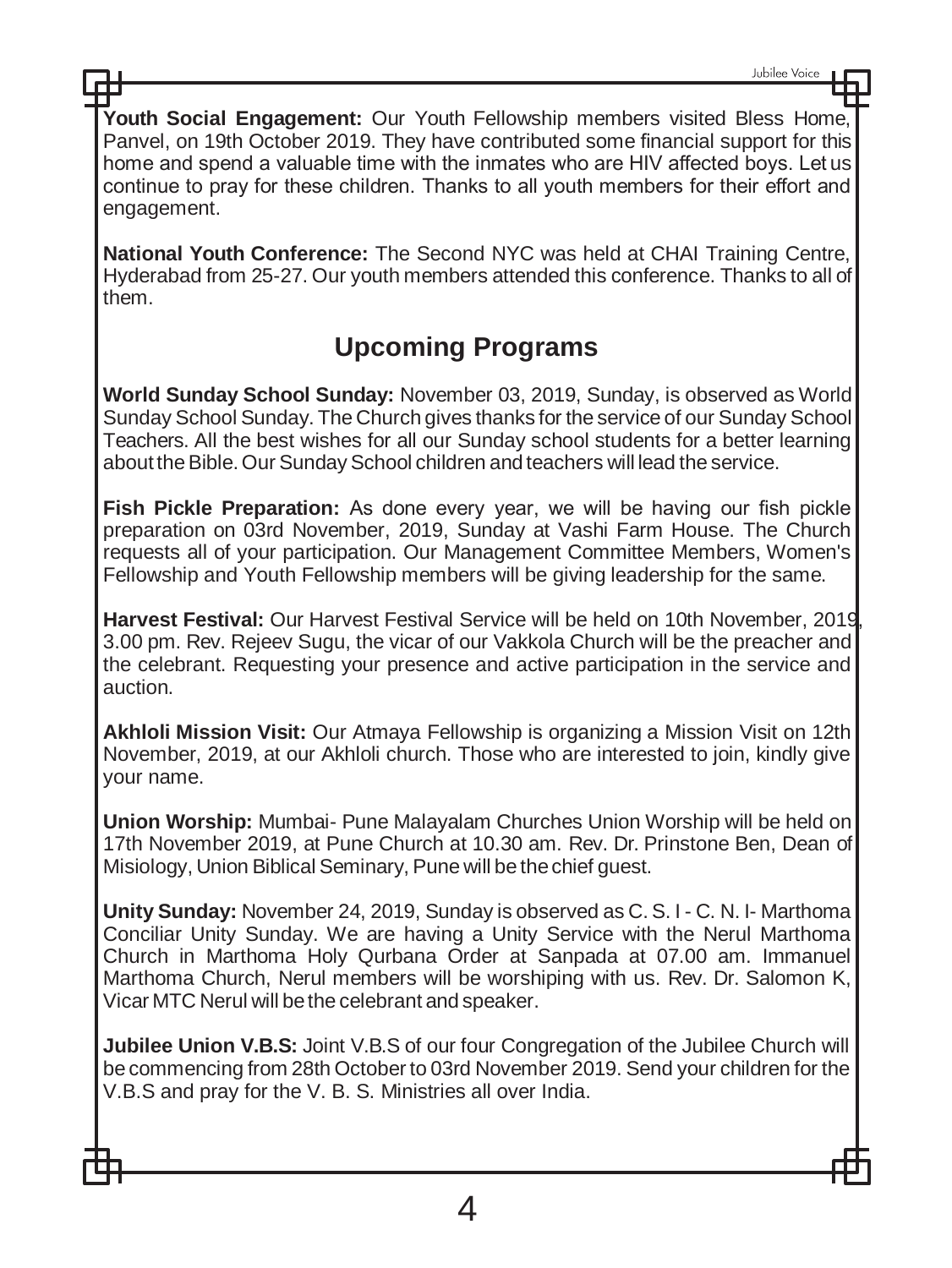**Christmas Carol Service:** This year Chirstmas Carol Service will be held on 15th December, 2019, Sunday at 6.00 pm in Jubilee Church Sanpada. Rev. Dr. John George, the vicar of Marthoma Church Chembur will be the chief guest. Our Carol Choir will be presenting the carols. The theme of this year Carol is, '*Your Light has Come'.* All are welcome*.*

**Christmas Carol Rounds:** We will be having our Carol Rounds from December 16-22, 2019. The time and other details will be informed later. The Church desires all of your participation in this event. Let us sing that the Christ isborn.

**Christmas Service:** As usual, we will be having the Chirstmas Service at 06.30 am at Sanpada and at 11.00 am at Panvel. Expecting all of your presence.

**Watchnight and New Year Service:** The Year Ending and New Year Service will be held on 31st December, 2019, Monday at 10.30 pm at Sanpada. Kindly make the day possible with yourfamily.

## **Diocesan News**

**Mumbai Diocesan Council:** TheBombay Diocesan Council Meeting is scheduled to be held on 22-23, November 2019 at St. Peter's School Mazgaon. Requesting B.D.C Members to take part in this meeting.

**C.N.I Formation Jubilee Year:** Church of North India celebrates her Jubilee Year in 2020. The Synod is organizing an inaugural session for one year long celebration of CNI formation at Nagpur on 29th November, 2019, atAll Saints Church, Nagpur.

**C. N. I Day:** This year C.N.I. Day celebration will be held on 01st December 2019 at St. Mary's the Virgin Church, Parel at 5.30 pm. Those who wish to join kindly do participate.

**Missionary Meeting:** The diocese is organizing a Missionary Meeting 0n 06th December at The Church of Bretheren CNI, Dhanu at 09.30 am. Those who interested can join for this meeting.

## **Church Calendar**

01. November. 2019-TheAll Saints Day

02. November. 2019-TheAll Souls Day

03. November. 2019-World Sunday School Sunday

24. November. 2019- C.N.I.-C.S.I-Marthoma-Unity Sunday

29. November. 2019- C.N.I Formation Day

30. November. 2019- St.Andrew, theApostle and Martyr

01. December. 2019-Advent Sunday

08. December. 2019- Bible Sunday

25. December. 2019- Christmas

27. December. 2019- St. John's Day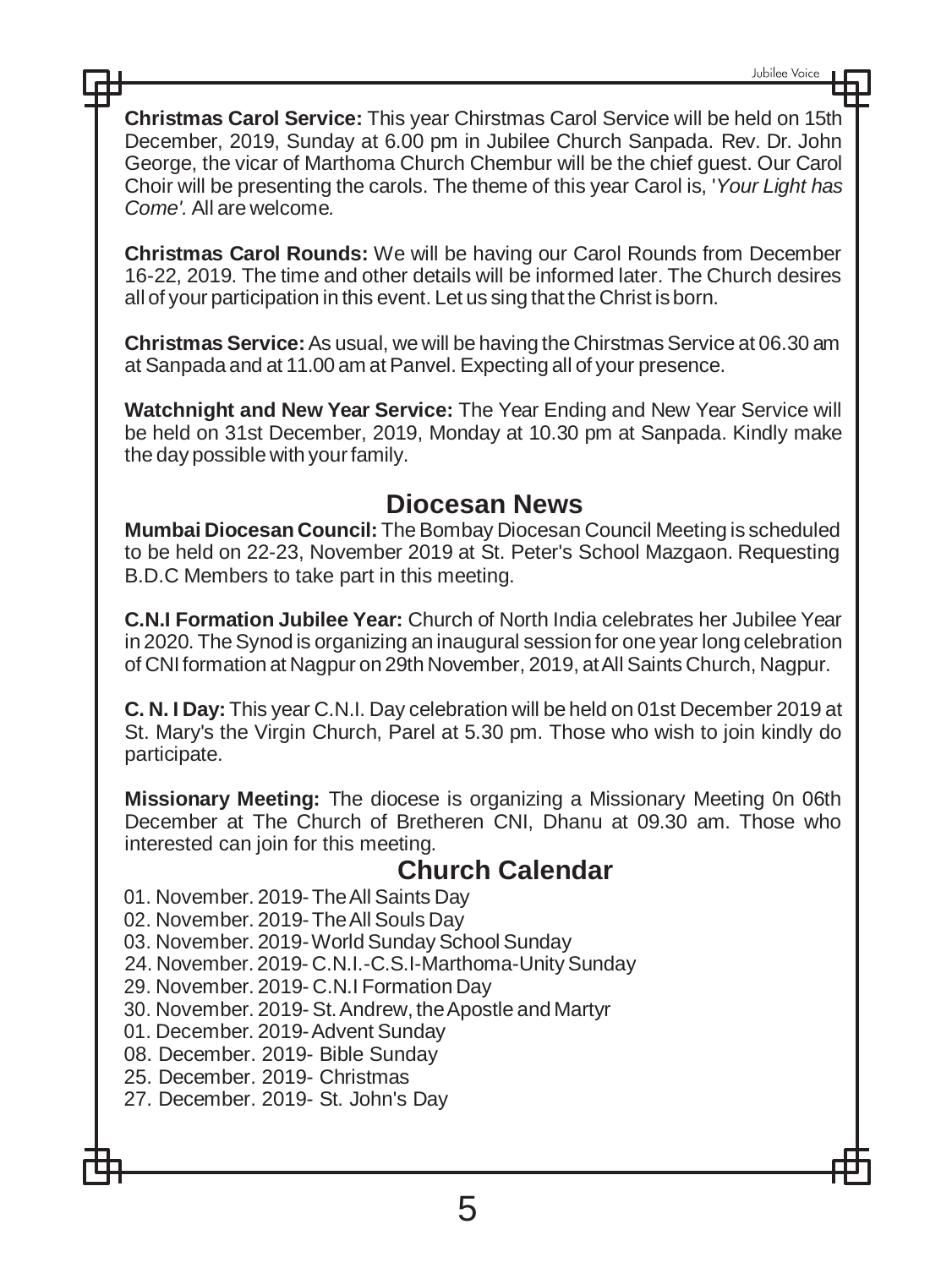# **Prayer Requests**

1. Rev. N. C. David, C.B.D Belapur (For Good Health)

2. Mr.George Cherian, F/o Mr.Rijo GeorgeOommen, Panvel (ForGood Health)

3. Mr. ShajiThomas, Vashi(For Good Health)

4. Mr. BinoOommen, Kharghar (ForGood Health)

5. Mr. JohnSamuel, Kopar Khairane(For Good Health)

6. Mr. IssacT.C,Panvel (ForGood Health)

7. Mr. Solomon Samuel, Kharghar (For Good Health)

8. Mrs. Susan Samuel, Kharghar (For Good Health)

9. Mrs. Joyce Mathai, Nerul(ForGood Health)

10. Mrs. Saramma David, C.B.D Belapur (For Good Health)

11.Mrs.AnnammaGeorge, M/o Mr.Thomas George,Airoli (For Good Health)

12. Mrs. Sosamma Thomas, M/LMr. Uday Nianan, Kopar Khairane(For Good Health)

13. Mrs. Lillian Stephens, M/o Mr. Malcom, Kopar Khairane (For Good Health)

14. Mrs.Annamma Joseph,Thane (ForGood Health)

15. Mrs.Geetha Philips, M/o Mr.Sudeep Philips, Nerul (Undergoing Dialysis)

16. Dr. Mrs. Usha Joshua, w/oBishop Joshua,(Recovering from Cancer)

17. Mr.Shyam Gorath&family, our missionary inAkhloli Village

# **In Memoriam**

| 24.12.2013 | Mr. Varghese Mathew K | 62 years | Kharghar |
|------------|-----------------------|----------|----------|
| 15.12.2017 | Mr. Baby Oommen       | 90 years | Kharghar |

# **Sunday Scripture Lessons for November & December 2019**

**2019 November, 03, Sunday Twenty First Sunday After Pentecost Sunday School Sunday Be Holy**

Leviticus. 19: 1-4 Psalm. 139<br>1 Peter 1: 13 - 21 Peter 1: 13 - 21 Matthew. 18: 1- 10

> **2019 November, 10, Sunday Twenty Second Sunday After Pentecost Harvest Festival Thanksgiving for the Harvest**

Deuteronomy. 26: 1- 11 Psalm. 65<br>2 Corinthians 9: 6- 15 Psalm. 65 Psalm. 65 2 Corinthians. 9: 6-15

6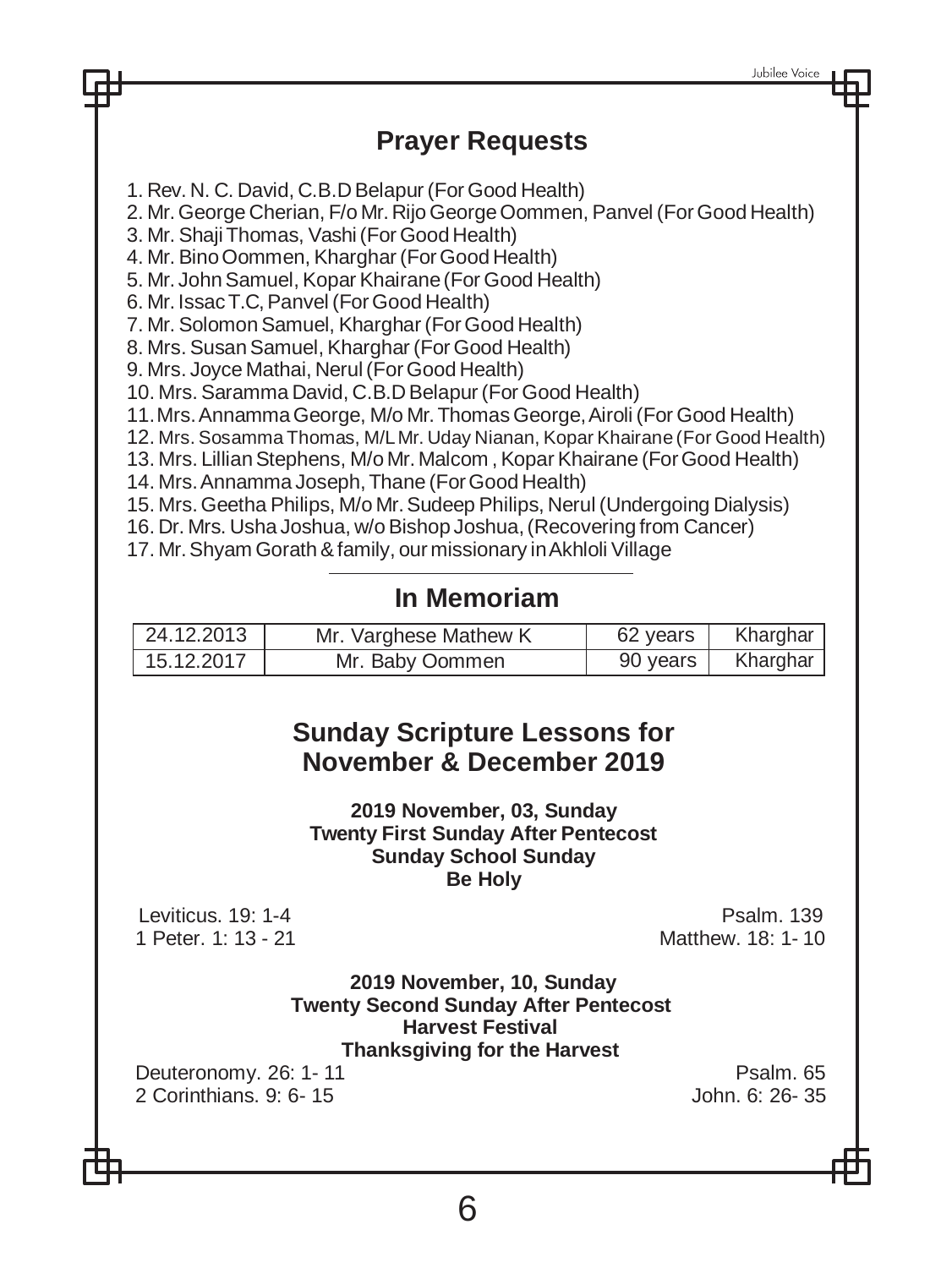Jubilee Voice **2019 November, 17, Sunday Twenty Third Sunday After Pentecost Union Service of Malayalam Churches Vine and Branches** Ezekiel. 37: 15- 23 Psalm. 133 1 Corinthians.  $12: 12. 27$ **2019 November, 24, Sunday Twenty Fourth Sunday After Penteost C.S.I-C.N.I-Marthoma Unity Sunday Called to Unite E**zekiel. 37: 15- 23 Psalm. 133 Ephesians. 4: 1-13 **2019 December, 01, Sunday Advent Sunday Be Prepared at all Times for the Lord's Appearing** Isaiah. 2: 1- 4 Psalm. 96 Romans. 13: 11- 14 **2019 December, 08, Sunday Second Sunday in Advent Bible Sunday Holy Scriptures: Source of Encouragement and Hope** Isaiah. 40: 1- 11 Psalm. 107 Romans.  $15: 4- 13$ **2019 December, 15, Sunday Third Sunday in Advent John the Baptist: Model for Christian Ministers** Isaiah 11: 1- 9 Psalm. 72 1 Corinthinas.  $4: 1-5$ **2019 December, 22, Sunday Fourth Sunday in Advent Immanuel: God with Us** Isaiah. 7: 10- 17 Psalm. 89 Matthew. 1: 18 - 25 **2019 December, 25, Wednesday Christmas Day The Birth of the Savoiur: Word Made Flesh** Micah. 5: 2- 4 Psalm 98 Titus. 3: 4- 7 Luke. 2: 1- 16 **2019 December, 29, Sunday First Sunday After Christmas Family Sunday Family Life** Zechariah. 8: 1- 6 Psalm. 128 Colossians. 3: 12- 21 Matthew. 2: 13- 23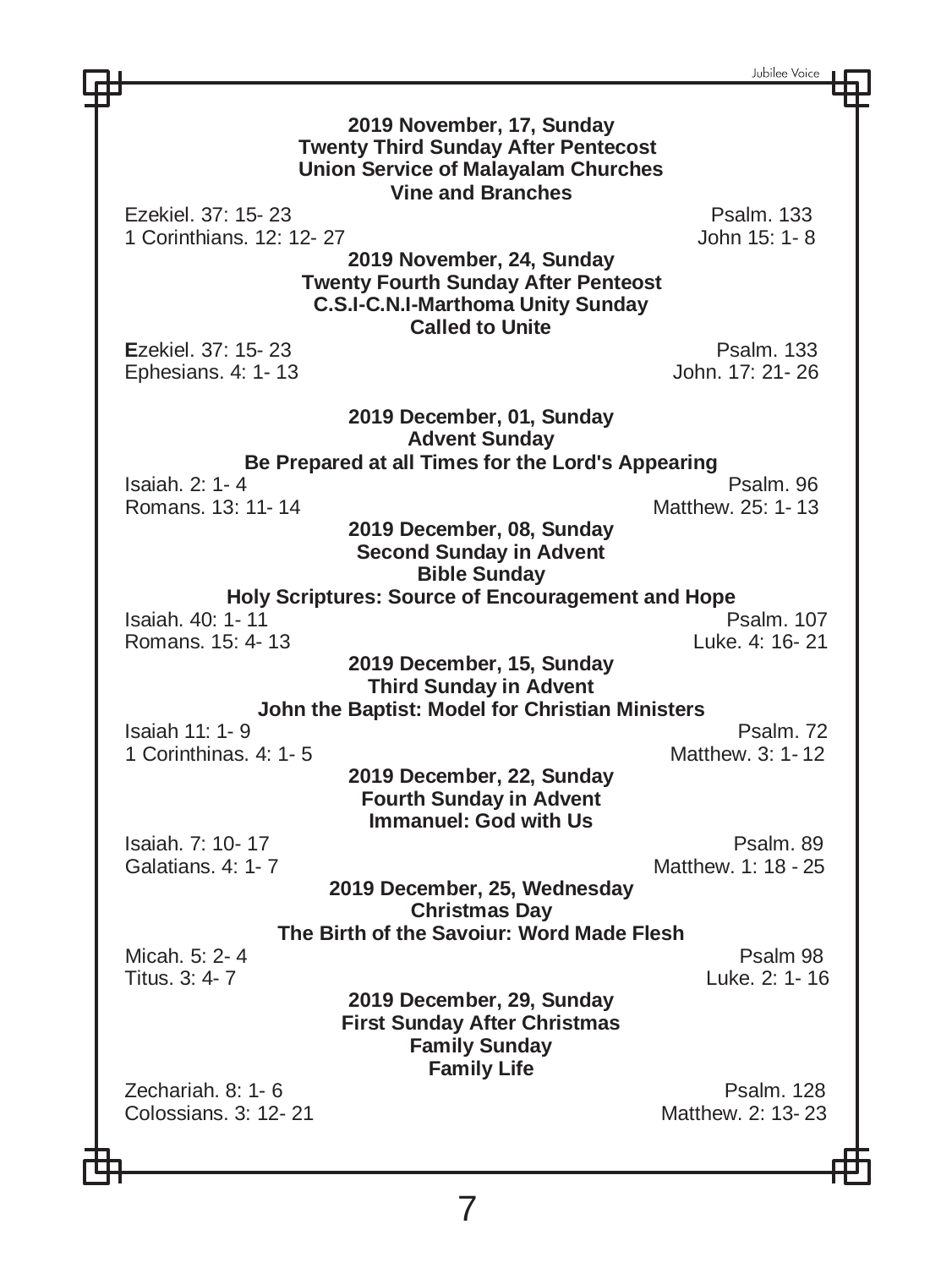#### **2019 December, 31, Tuesday Year Ending Service God's Continuing Covenant with All**

Genesis. 9: 8- 17 Psalm.145<br>Galatians. 4: 21- 31 Calatians. 4: 21- 31 Galatians. 4: 21- 31

## **Scripture Reading, Peace, Elements & Offertory–Sanpada**

| Date       | <b>First Lesson</b>               | <b>Psalm</b>        | <b>Second Lesson</b>   |
|------------|-----------------------------------|---------------------|------------------------|
|            | 03.11.2019 Miss. Aksa Susan Ashok | Ms. Sarah B George  | Mast, Abel Paul        |
| 10.11.2019 | Mr. Sam Thomas                    | Mrs. Stivy E. J     | Ms. Ruby Maria Pise    |
| 01.12.2019 | Mr. Roy Koshy Philip              | Ms. Anila W. S.     | Mr. Sajan J George     |
| 08.12.2019 | Mr. Thomas George                 | Mrs. Nirmala John   | Ms. Aleesha Ann Philip |
| 15.12.2019 | Mr. Biju C Alex                   | Dr. Roselet Winford | Mr. Akash Joseph John  |
| 22.12.2019 | Mr. M. George Joseph              | Mrs. Shobha Shaji   | Mr. Bino Oommen        |
| 25.12.2019 | Mr. K. O. John                    | Mrs. Lini Paul      | Ms. Sharon John        |
|            | 29.12.2019   Mr. C. G. Thomas     | Mrs. Helen Jacob    | Mrs. Lavina V. John    |
|            | 31.12.2019   Mr. V. M. Y. John    | Mrs. Betsy Mathews  | Ms. Neha Varghese      |

| Date       | Peace                                                         | <b>Elements</b>                  |
|------------|---------------------------------------------------------------|----------------------------------|
| 03.11.2019 | Mrs.Siby Bobby &<br>Mr.Roy Koshy Philip                       | Mrs. Sinu Ashok & Mr. Sam Thomas |
| 10.11.2019 | Mr. & Mrs. K. K. Johnson                                      | Mr. & Mrs. T. G. Kurien          |
| 01.12.2019 | Mr. & Mrs. John Issac                                         | Adv. & Mrs. Chandy Kurien        |
| 08.12.2019 | Mr. & Mrs. Bobby Itty Varghese Dr. & Mrs. Jowin Jacob William |                                  |
|            | 22.12.2019 Mr. & Mrs. Sanjay Joseph David                     | Mr. & Mrs. Mathews Philip        |
|            | 25.12.2019 Mr. & Mrs. Bobby Mathew Ninan                      | Mr. Mrs. Thariyan George         |
|            | 29.12.2019 Mr. & Mrs. Monzy Tharian Varghese                  | Mr. & Mrs. Abraham Paulose       |
| 31.12.2018 | Mr & Mrs. Roshin James                                        | Mr. & Mrs. W. K. David           |

| Date       | <b>Offertory</b>  | <b>Offertory</b>          |
|------------|-------------------|---------------------------|
| 03.11.2019 | Mr. Reuben Kurien | Mast. Aman Shaji          |
| 10.11.2019 | Mr. Reuben Kurien | Mast. Snehid Mammen Sabu  |
| 01.12.2019 | Mr. Reuben Kurien | Mast. Reyaan Roshin       |
| 08.12.2019 | Mr. Reuben Kurien | Mast. Vian Chandy Alex    |
| 15.12.2019 | Mr. Reuben Kurien | Mast. Eethan Jacob George |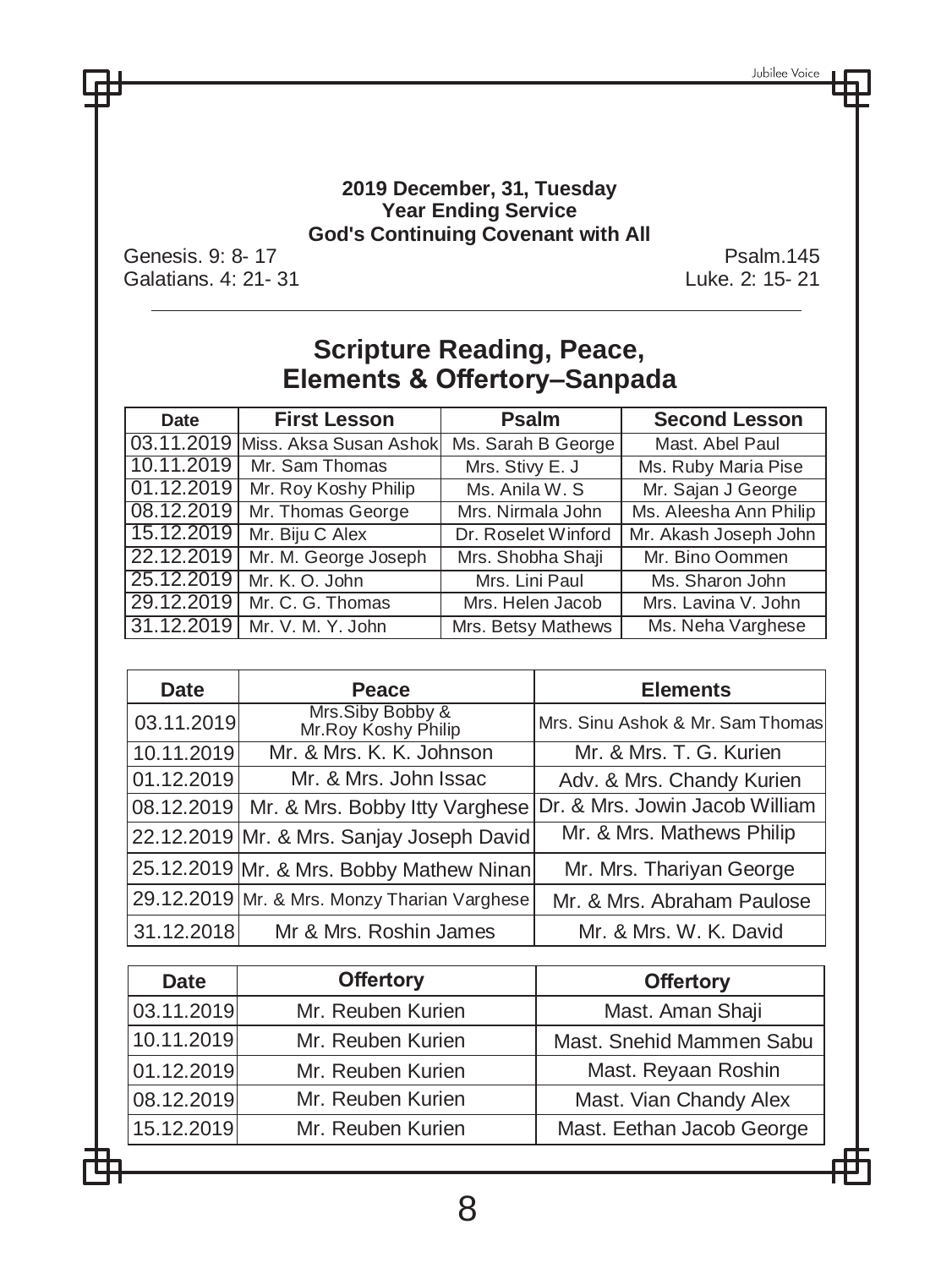| <b>Date</b> | <b>Offertory</b>  | <b>Offertory</b>           |
|-------------|-------------------|----------------------------|
| 22.12.2019  | Mr. Reuben Kurien | Ms. Niya Geetha Josey      |
| 25.12.2019  | Mr. Reuben Kurien | Mast. Zephan Jacob David   |
| 29.12.2019  | Mr. Reuben Kurien | Mast. Ryan Philip Mathew   |
| 31.12.2019  | Mr. Reuben Kurien | Mast. Tanish Monzy Tharian |

# **Scripture Reading, Peace, Elements & Offertory–Panvel**

| <b>Date</b> | <b>First Lesson</b>             | Psalm               | <b>Second Lesson</b>       |
|-------------|---------------------------------|---------------------|----------------------------|
|             | 24.11.2019 Mr. Reyan Paul Simon | Mrs. Rajee David    | Ms. Leah Johnson           |
| 01.12.2019  | Mr. David James                 | Mrs. Liji Babu      | Mrs. Mariam Simon          |
|             | 08.12.2019 Mr. K. K. Johnson    | Mrs. Sinu Ashok     | Mr. Elvin Issac Jacob      |
| 15.12.2019  | Mr. Ashok Abraham               | Mrs. Shiny Sabu     | Mrs. Bindhu Mary Kuriakose |
| 22.12.2019  | Ms. Hephziba David              | Ms. Ruby Maria Pise | Ms. Aksa Susan Ashok       |
| 25.12.2019  | Mr. Sabu Varghese               | Mrs. Saramma Issac  | Mrs. Rachel John           |
| 29.12.2019  | Mr. Simon Philip                | Mrs. Shiney Sam     | Mrs. Dency Binil           |

| <b>Date</b> | Peace                      | <b>Elements</b>   |
|-------------|----------------------------|-------------------|
| 29.12.2019  | Mr. & Mrs. Sabu Varghese   | Mr. K. Babu       |
| 01.12.2019  | Mr. & Mrs. Sam Thomas      | Mr. Simon Philip  |
| 15.12.2019  | Mr. & Mrs. David James     | Mr. Sabu Varghese |
| 22.12.2019  | Mr. & Mrs. Johnson Gabriel | Mr. Binil Mathai  |
| 25.12.2019  | Mr. & Mrs. K. K. Johnson   | Mr. Ashok Abraham |
| 29.12.2019  | Mr. & Mrs. T.C. Issac      | Mr. K. K. Johnson |

| <b>Date</b>                       | <b>Offertory</b>                          | <b>Offertory</b>          |
|-----------------------------------|-------------------------------------------|---------------------------|
| 24.11.2019<br>Ms. Ruby Maria Pise |                                           | Mast. Kevin Johnson       |
| Ms. Nova Merlin Aby<br>01.12.2019 |                                           | Mast. Ansel Abraham Ashok |
| 08.12.2019                        | Ms. Ruby Maria Pise<br>Ms. Anaina Babu    |                           |
| 15.12.2019                        | Ms. Pearl Pise<br>Ms. Aksa Susan Ashok    |                           |
| 22.12.2019                        | Mr. Elvin Issac Jacob<br>Ms. Leah Johnson |                           |
| 25.12.2019                        | Mast. Jeffy John<br>Ms. Hephziba David    |                           |
| 29.12.2019                        | Mast. Kevin Johnson                       | Ms. Aksa Susan Ashok      |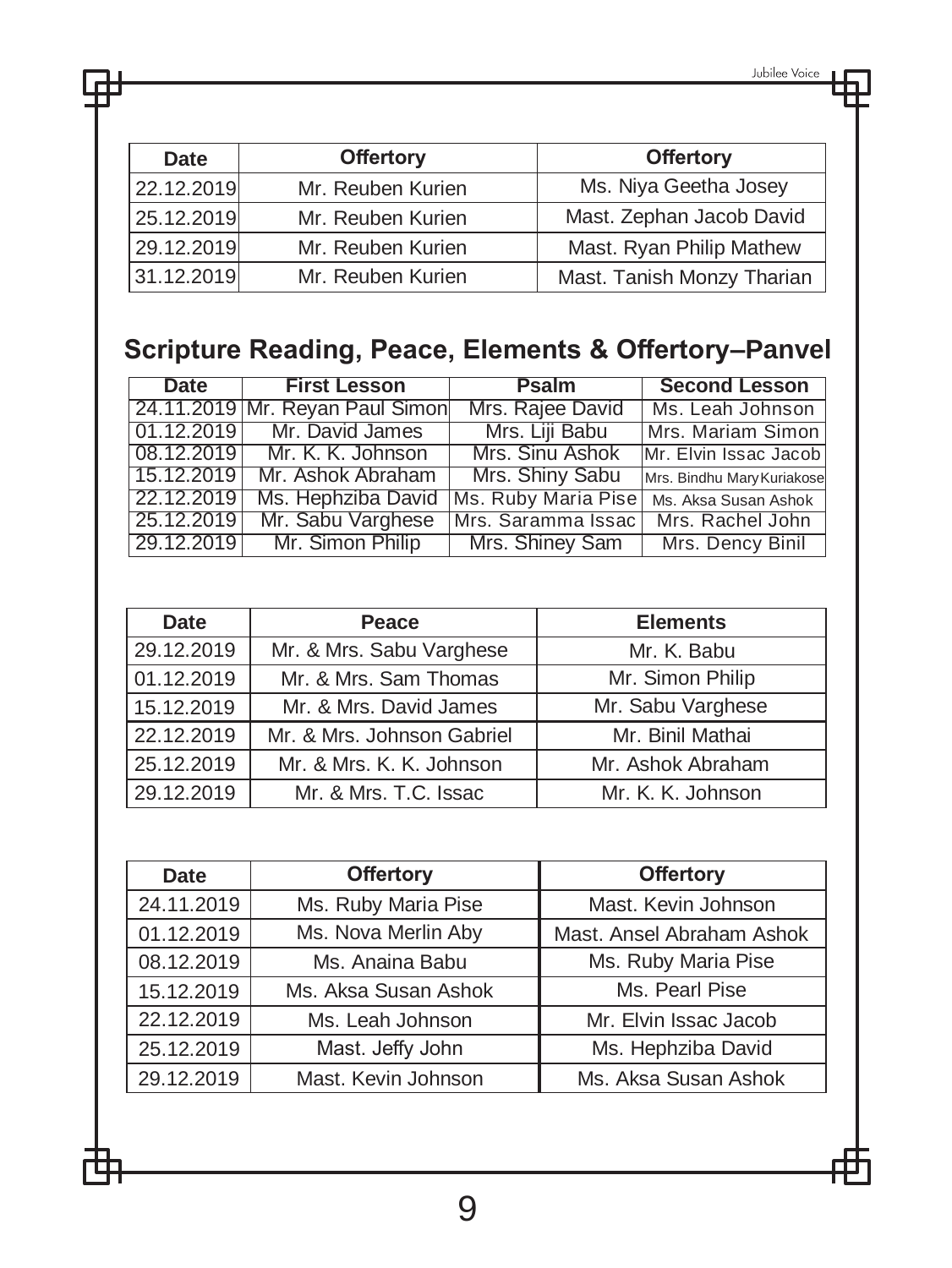## **BIRTHDAYS- NOVEMBER 2019**

**Birthday Wishes**

**For we are God's handiwork, created in Christ Jesus to do good works, which God prepared in advance for us to do (Eph.2:10)**

| <b>Date</b>   | <b>Name</b>                          | <b>Contact Number</b> |
|---------------|--------------------------------------|-----------------------|
| 01.Nov        | Ms. Sharon John, Koparkhariane       | 97699 61641           |
| 01.Nov        | Mr. John Issac, Panvel               | 98928 10922           |
| 02.Nov        | Mrs. Bindu Alex, Nerul               | 72088 67638           |
| 08. Nov       | Mrs. Bindu John, Panvel              | 99303 65732           |
| 08.Nov        | Mrs. Divya Jibin, Kamothe            | 99697 16707           |
| 09. Nov       | Mrs. Ponnamma Cherian, New Panvel    | 99670 27734           |
| 09.Nov        | Rev. Aby K Thomas, Ulwe              | 97443 49381           |
| $10.$ Nov     | Ms. Nimitha Liz Alex, Nerul          | 90048 26220           |
| 12.Nov        | Mrs. Molly John, Vashi               | 98928 10922           |
| 14.Nov        | Mrs. Laly Mary John, Nerul           | 98210 77426           |
| 15.Nov        | Mr. Sony Abraham Kurien, Sanpada     | 98952 89096           |
| 19.Nov        | Mr. Vipin Varghese, Adai             | 99300 30552           |
| 20.Nov        | Mr. Bobby Varghese Itty, Nerul       | 97024 26543           |
| 22.Nov        | Mrs. Marina Chandy, Vashi            | 70451 86369           |
| 23.Nov        | Mr. Gnanian Abraham Paulose, Kamothe | 99697 16707           |
| 24.Nov        | Mrs. Stivy. E. J, Nerul              | 84335 01358           |
| 24.Nov        | Mrs. Dency Binil, Ulwe               | 90748 54769           |
| 25.Nov        | Mr. Dan Koshy George, Nerul          | 96196 29167           |
| 27.Nov        | Mr. Sanjeeth Edwin, Chembur          | 99300 55409           |
| 27.Nov        | Mast. Fabio Gibin Abraham, Kamothe   | 99697 16707           |
| <b>29.Nov</b> | Mrs. Saramma Issac, Panvel           | 98195 97630           |
| 29.Nov        | Mr. Sam Thomas, Kamothe              | 95947 90355           |
| 30.Nov        | Mrs. Lilly Varghese, Kharghar        | 98193 25884           |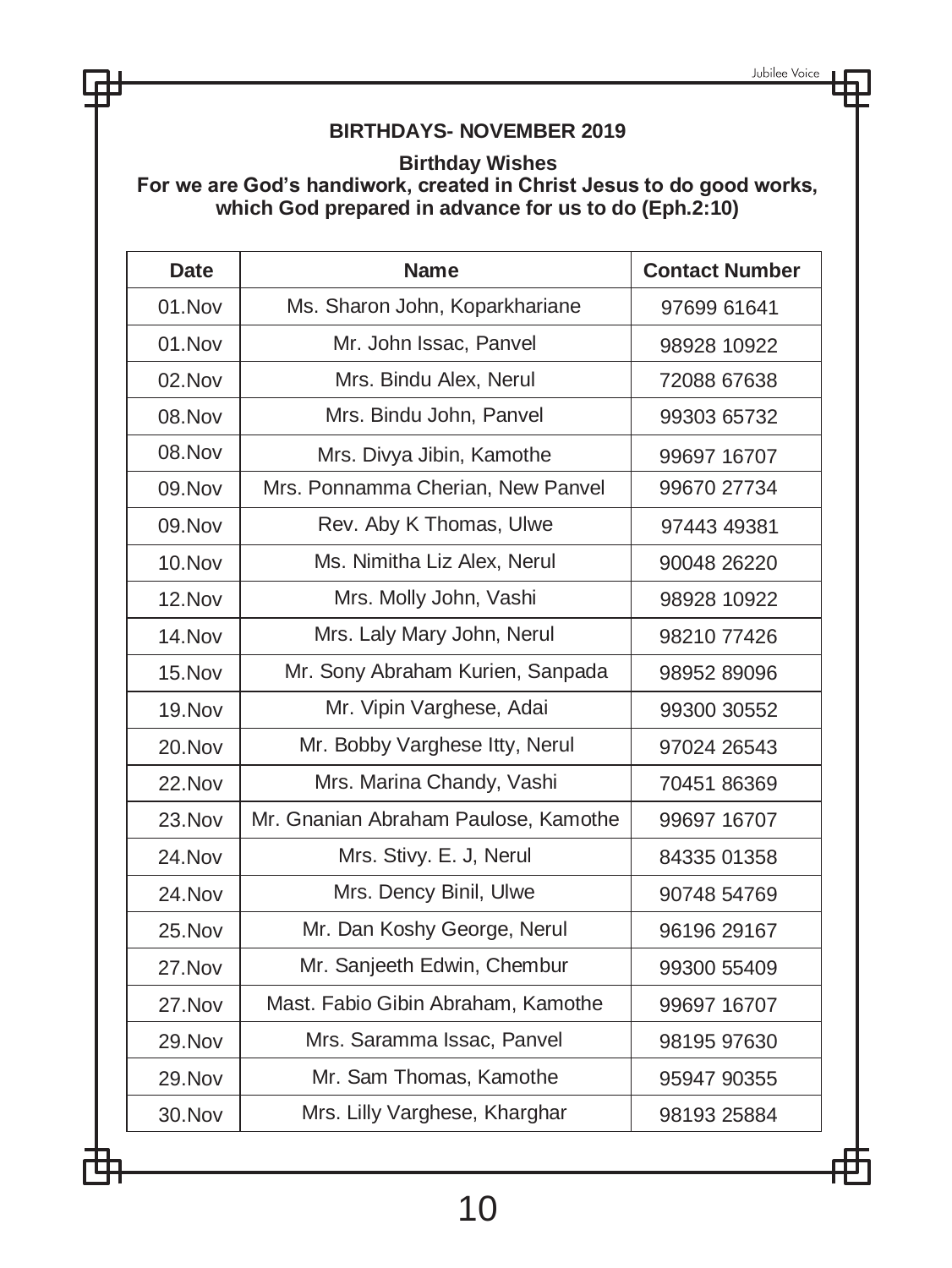| Jubilee Voice<br><b>WEDDING ANNIVERSARIES- NOVEMBER 2019</b><br><b>Anniversary Greetings</b><br>Make every effort to keep the unity of the Spirit through<br>the bond of peace (Eph.4:3) |                                                                      |                            |
|------------------------------------------------------------------------------------------------------------------------------------------------------------------------------------------|----------------------------------------------------------------------|----------------------------|
| <b>Date</b>                                                                                                                                                                              | <b>Name</b>                                                          | <b>Contact Number</b>      |
| <b>10. Nov</b>                                                                                                                                                                           | Mr. & Mrs. P.M. Thomas, Kamothe                                      | 97699 55698                |
| <b>17. Nov</b>                                                                                                                                                                           | Mr. & Mrs. Lopez Issac, Panvel<br>Mr. & Mrs. Justin John. K. Sanpada | 88984 43043                |
| 24. Nov<br>27. Nov                                                                                                                                                                       | Mr. & Mrs. Vipin Varghese, Adai                                      | 71 65523479<br>99300 30552 |
| <b>BIRTHDAYS- DECEMBER 2019</b><br><b>Birthday Wishes</b><br>May He give you the desire of your heart and<br>make all your plans succeed (Ps.20:4)                                       |                                                                      |                            |
| <b>Date</b>                                                                                                                                                                              | <b>Name</b>                                                          | <b>Contact Number</b>      |
| $01.$ Dec                                                                                                                                                                                | Mrs. Susan Samuel, Kharghar                                          | 97693 93061                |
| 04. Dec                                                                                                                                                                                  | Mrs. Lorraine Sharon Oommen, Nerul                                   | 98200 57779                |
| 04. Dec                                                                                                                                                                                  | Ms. Sanaya Shaji, Vashi                                              | 88796 39143                |
| 05. Dec                                                                                                                                                                                  | Mr. Jacob William, Vashi                                             | 98920 59371                |
| 05. Dec                                                                                                                                                                                  | Mast. Kennith Feryl Philips, Nerul                                   | 77383 80140                |
| 06. Dec                                                                                                                                                                                  | Mast. Josh Mathew George, Nerul                                      | 96196 29167                |
| 07. Dec                                                                                                                                                                                  | Mr. Bino Oommen, Kharghar                                            | 99303 67066                |
| 08. Dec                                                                                                                                                                                  | Dr. Varghese Cherian, Vashi                                          | 93222 84976                |
| $08.$ Dec                                                                                                                                                                                | Mrs. Rajee David, Panvel                                             | 96733 31452                |
| 12. Dec                                                                                                                                                                                  | Mr. Mathews Philip, Kharghar                                         | 96196 00499                |
| 12. Dec                                                                                                                                                                                  | Mrs. Mary Joseph, Vashi                                              | 77386 80334                |
| 15. Dec                                                                                                                                                                                  | Mast. Ansel Abraham Ashok, Panvel                                    | 98923 86920                |
| 16. Dec                                                                                                                                                                                  | Mr. Akash Joseph John, Koparkhairane                                 | 9619131201                 |
| 20. Dec                                                                                                                                                                                  | Mr. Justin John, Sanpada                                             | 971 65523479               |
| 20. Dec                                                                                                                                                                                  | Mast. Felix Justin John, Sanpada                                     | 971 65523479               |
| 21. Dec                                                                                                                                                                                  | Mrs. Anita Samuel, Sanpada                                           | 974 55071930               |
| 22. Dec                                                                                                                                                                                  | Mr. M. George Joseph, Nerul                                          | 98698 45182                |
|                                                                                                                                                                                          | Mrs. Liji Babu, Old Panvel                                           | 98693 75542                |
| 25. Dec                                                                                                                                                                                  |                                                                      |                            |

1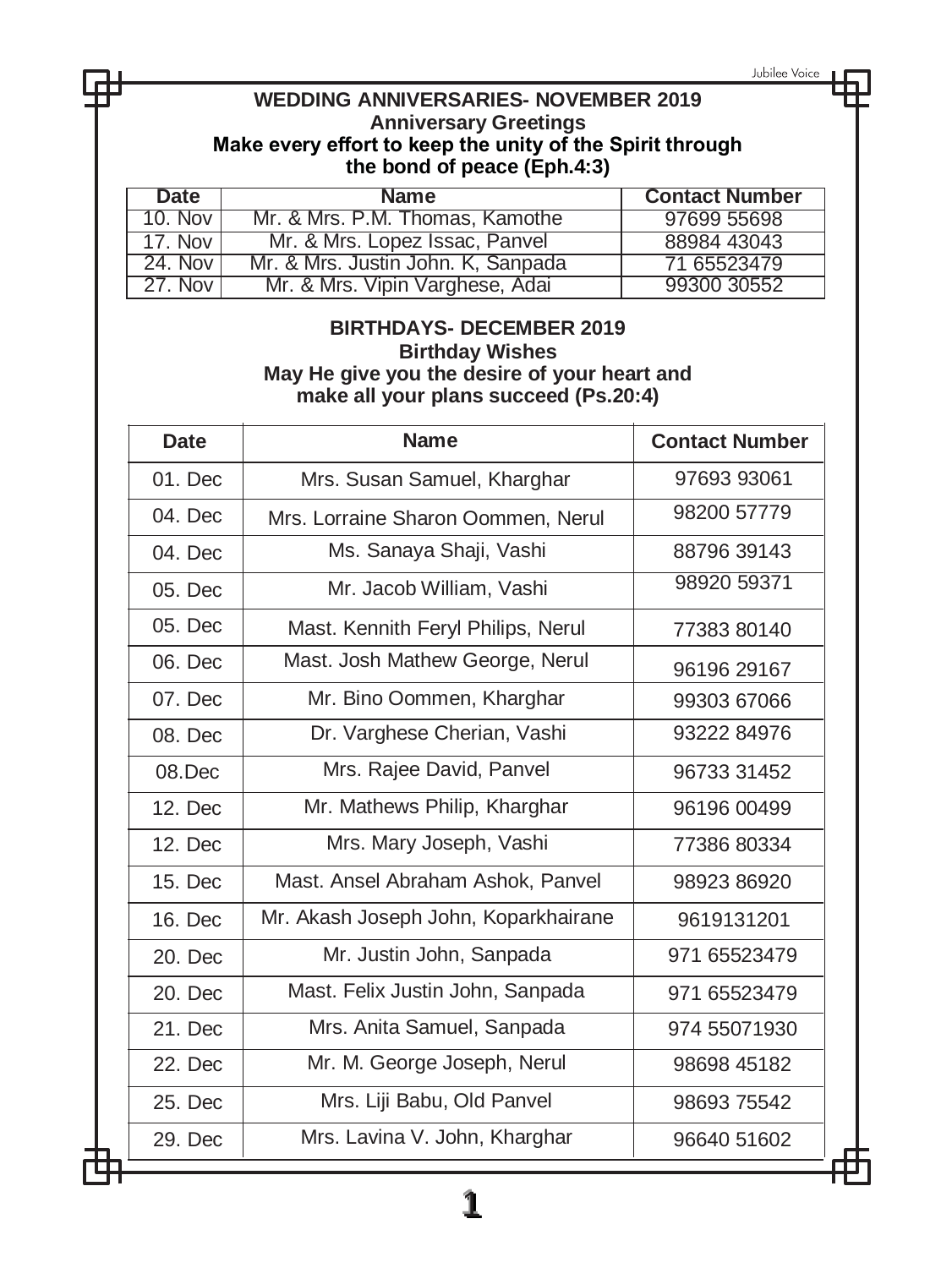Jubilee Voice

|                          | <b>WEDDING ANNIVERSARIES- DECEMBER 2019</b><br><b>Anniversary Greetings</b><br>And now these three remain: faith, hope and love.<br>But the greatest of these is love (1 Cor. 13:13) |                       |  |
|--------------------------|--------------------------------------------------------------------------------------------------------------------------------------------------------------------------------------|-----------------------|--|
| Date                     | <b>Name</b>                                                                                                                                                                          | <b>Contact Number</b> |  |
| 18. Dec                  | Mr. & Mrs. Dr. Sagar D Parab, Powai                                                                                                                                                  | 77386 46325           |  |
| $\overline{\phantom{a}}$ |                                                                                                                                                                                      | 000001000             |  |

| 18. Dec | Mr. & Mrs. Dr. Sagar D Parab, Powal        | 77386 46325 |
|---------|--------------------------------------------|-------------|
| 26. Dec | Mr. & Mrs. John Issac, Vashi               | 98928 10922 |
| 26. Dec | Rev. & Mrs. Aby K Thomas, Ulwe             | 97443 49381 |
| 27. Dec | Mr. & Mrs. David James, Kharghar           | 99693 14125 |
| 27. Dec | Mr. & Mrs. Babu K, New Panvel              | 98193 27616 |
| 28. Dec | Capt. & Mrs. Anish Joseph, C.B.D Belapur   | 98472 29295 |
| 29. Dec | Mr. & Mrs. W. J. Mathai, Nerul             | 98190 82881 |
| 29. Dec | Mr. & Mrs. Rohan Jacob Abraham, Nerul      | 98690 38440 |
| 30. Dec | Mr. & Mrs. Malcom J Stephen, Koparkhairane | 99204 99099 |
| 31. Dec | Mr. & Mrs. T.C. Issac, Panvel              | 98190 65565 |

#### **Church of North India- Golden Jubilee Year (2020)**

The Church of North India (CNI), the dominant United denomination in northern India, is a united church established on 29 November 1970 by bringing together the Anglican and Protestant churches working in northern India; it is a province of the worldwideAnglican Communion. It is the successor of the Church of England in India along with the Church of Pakistan and the Church of South India. The merger, which had been in discussions since 1929, came eventually between the Church of India, Pakistan, Burma and the Ceylon (Anglican), the United Church of Northern India, (Congregationalist and Presbyterian), the Baptist Churches of Northern India (British Baptists), the Church of the Brethren in India, which withdrew in 2006, the Methodist Church (British and Australian Conferences) and the Disciples of Christ denominations. The CNI's jurisdiction covers all states of the Indian Union with the exception of the four states in the south (Andhra Pradesh, Karnataka, Kerala and Tamil Nadu) and has approximately 1,250,000 members (0.1% of India's population) in 3,000 pastorates.

#### **History**

Ecumenical discussions with a view to a unified church was initiated by the Australian Churches of Christ Mission, the Methodist Church of Australia, the Wesleyan Methodist Church, the Methodist Episcopal Church and the United Church of Northern India during a round table meeting in Lucknow in 1929. A negotiation committee was set up in 1951 using the plan of Church Union that resulted from the earlier consultations as its basis. The committee was composed of representatives from the Baptist Churches in Northern India, the Church of India, Pakistan, Burma and Ceylon, the Methodist Church (British and Australian conferences), the Methodist Church in Southern Asia and the United Church of Northern India (UCNI). The Methodist Episcopal Church, however, did not join the discussions and, in 1981,it became the Methodist Church in India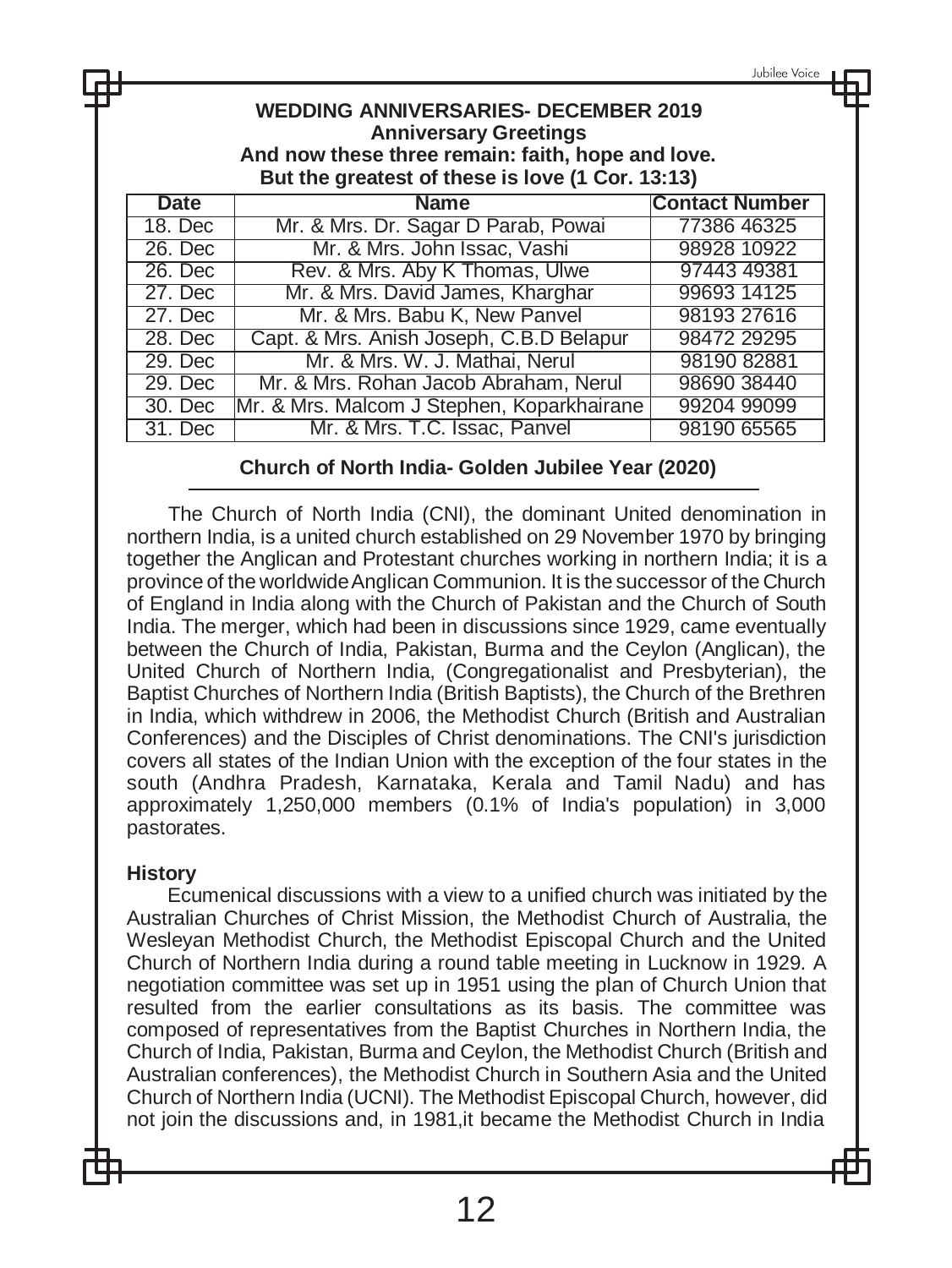In 1957, the Church of the Brethren in India and the Disciples of Christ denominations joined in the negotiations as well. A new negotiation committee was set up in 1961 with representatives from all the above-mentioned denominations. In 1965, a finalised plan of Church Union, known as the 4th Plan of Union 1965, was made. The union was formalised on 29 November 1970 when all the negotiating churches were united as the Church of North India with the exception of the Methodist Church in SouthernAsia, which decided not to join the union.

#### **Motto Of CNI**

The Motto of the Church of North India is, Unity- Witness- Service. It states that CNI is a United and Uniting Church, it shows it's public witness to the nation, and the Church is always at the front for the service of humankind in its core, which was Jesus Christ instructed us to do.

| <b>Diocese</b>    | <b>Headquarters</b> |
|-------------------|---------------------|
| Agra              | Agra                |
| Amritsar          | Amritsar            |
| Andaman & Nicobar | Port Blair          |
| Barrackpore       | Barrackpore         |
| Bhopal            | <b>Bhopal</b>       |
| Bombay            | Bombay              |
| Calcutta          | Calcutta            |
| Chandigarh        | Ludhiana            |
| Chattisgarh       | Raipur              |
| Chotanagpur       | Ranchi              |
| Cuttack           | Cuttack             |
| Delhi             | New Delhi           |
| Durgapur          | Durgapur            |
| Eastern Himalaya  | Darjeeling          |
| Gujarat           | Ahmedabad           |
| Jabalpur          | Jabalpur            |
| Kolhapur          | Kolhapur            |
| Lucknow           | Allahabad           |
| Marathwada        | Aurangabad          |
| Nagpur            | Nagpur              |
| <b>Nasik</b>      | <b>Nasik</b>        |
| North East India  | Shillong            |
| Patna             | Patna               |

## **General Information**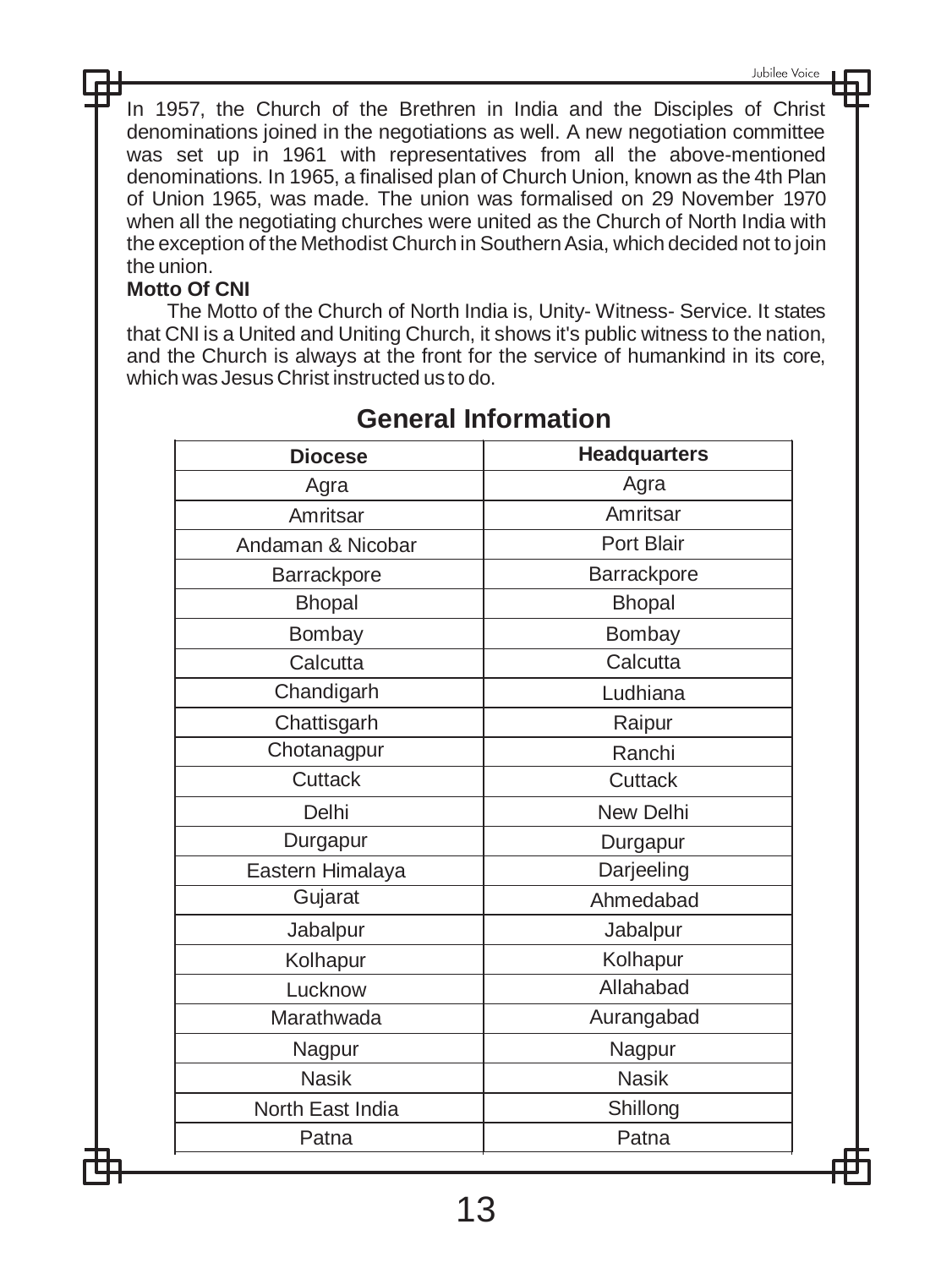Jubilee Voice

| Phulbani       | Kandhmal  |  |
|----------------|-----------|--|
| Pune           | Pune      |  |
| Rajasthan      | Ajmer     |  |
| Sambalpur      | Sambalpur |  |
|                |           |  |
| <b>Diocese</b> | 27        |  |
| <b>Rishons</b> |           |  |

| <b>Bishops</b>                  | 27      |
|---------------------------------|---------|
| Presbyters                      | 2,500   |
| Pastorates                      | 3000    |
| Membership                      | 15 Lakh |
| Hospitals                       | 65      |
| Nrsing Schools                  | 9       |
| <b>Educational Institutions</b> | 550     |
| <b>Technical Schools</b>        | 3       |

**Reputed Educational Institutions** 

Scottish Church College, Calcutta La Martiniere, Calcutta Wilson College, Mumbai St. James School, Calcutta Hislop College, Nagpur St. John's College, Agra St. Stephen's College, New Delhi Bishop Cotton School, Shimla Sherwood College, Nainital St. John's Diocesan Girl's School, Calcutta St. Paul's School, Darjeeling **Present Administrators** Moderator: Most. Rev. Dr. Prem Chand Singh Deputy Moderator: Rt. Rev. Bijay K. Nayak General Secretary: Mr. Alwan Masih Treasurer: Prof. Jayant Agarwal

#### **Jhabua Mission Rev. Biju Kunjummen**

St. James CSI Church, Bhopal, started a new Mission field in Jhabua district of Madhya Pradesh since April 2019. Deepsingh, one of the youngsters from this district accepted Jesus Christ as his Savior Lord. While working in Bengaluru in some job, he deeply felt the need to work among his people. Thus, he left his job and decided to work as a Missionary in Jhabua. At present, he is working among the children at places like Bedavalli, Dudaka, Attarwalia, Khosalia, Navapada and Dhanya. There are about 5 Tuition Centers in which about 200 children get tuition in evening classes. All these works are going on with the help and support of the faithful in the Church as well as few well-wishers. Prayers of all thefaithful are requested.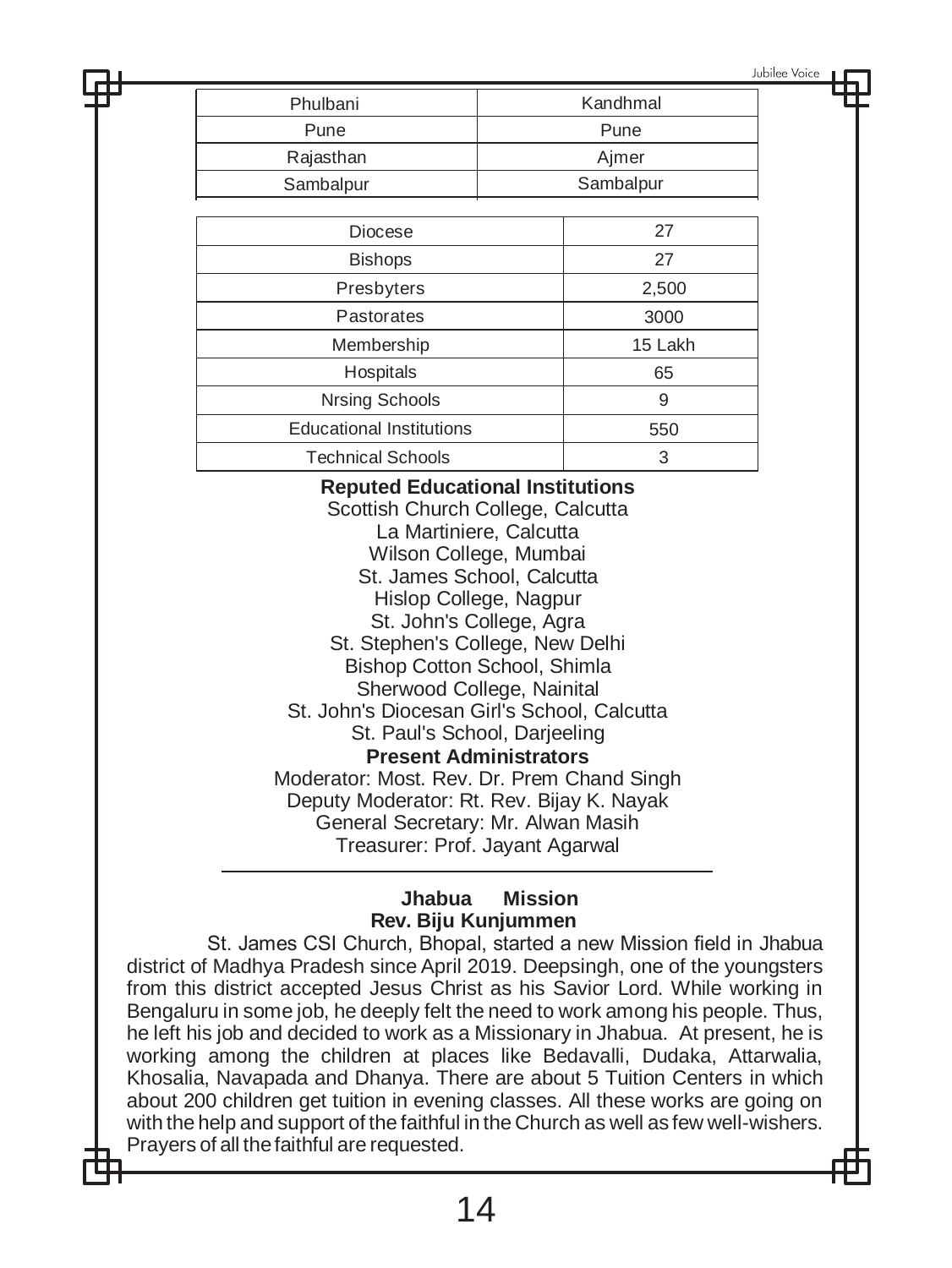**THE HARVEST FESTIVAL – AN OCCASION TO GIVE THANKS TO GOD** Mrs. Marina Chandy, Vashi

#### **Introduction**

Wecelebrate the Harvest Festival in our Churches every year.Harvest Festival is a Jewish tradition based on (Lev. 23:10) and (Deut. 26:2,3) in obedience to God's commandment. The first fruits of the harvest of the land are brought to the priest as a thanksgiving offering to the Lord God. The Harvest is the climax of sowing and reaping in an agrarian economy. But in the modern, urban economy, we must offer the best we can from the fruits of the work of our hands as a token of our gratitude for His abundantblessings.

#### **Biblical Basis of Harvest Festival**

The Triune God created the entire universe and gave man dominion over the entire creation. Everything belongs to God Almighty and we are the stewards. We have to give honour and glory to God by offering the first fruits of all produce of the earth. God sends the former and latter rains for seeds to germinate and thereafter to yield a good crop. He thus provides food for every living creature from His bounty.

Take care that you do not forget the Lord your God, by failing to keep His commandments, His ordinances and His statutes. When you have eaten your fill, have built fine houses, and live in them and when your herds and flocks have multiplied and all that you have multiplied, then do not exalt yourself forgetting the Lord your God… Do not say to yourself, 'my power and might of my own hand have gotten me this wealth''. But remember the Lord your God, for it is He who gives you power to get wealth…''(Deuteronomy 8: 11-18)

God himself commanded harvest thanksgiving as a reminder that all things come from Him and that all we have is sourced from God's provision. Our offertory prayer curled from David's prayer of thanksgiving as he received overwhelming donations from the people for the building of the temple sums it up. "Yours Lord, is the greatness, the power, the glory, the splendour and the majesty. For everything in Heaven and on the earth is yours. All things come from you and of your own do we give you'' (I Chronicles 29: 11ff).

#### **ThreeMajor Harvest Seasons**

Three major harvest seasons are identified in Deuteronomy 16: 16. 'Three times a year all your males shall appear before the Lord your God in the place he chooses: at theFeast of Unleavened Bread, at theFeast ofWeeks, at theFeast of Tabernacles and they shall not appear before the Lord empty-handed''. The entire family generally observes the festivals of God, including women and children (Nehemiah 8: 1-12).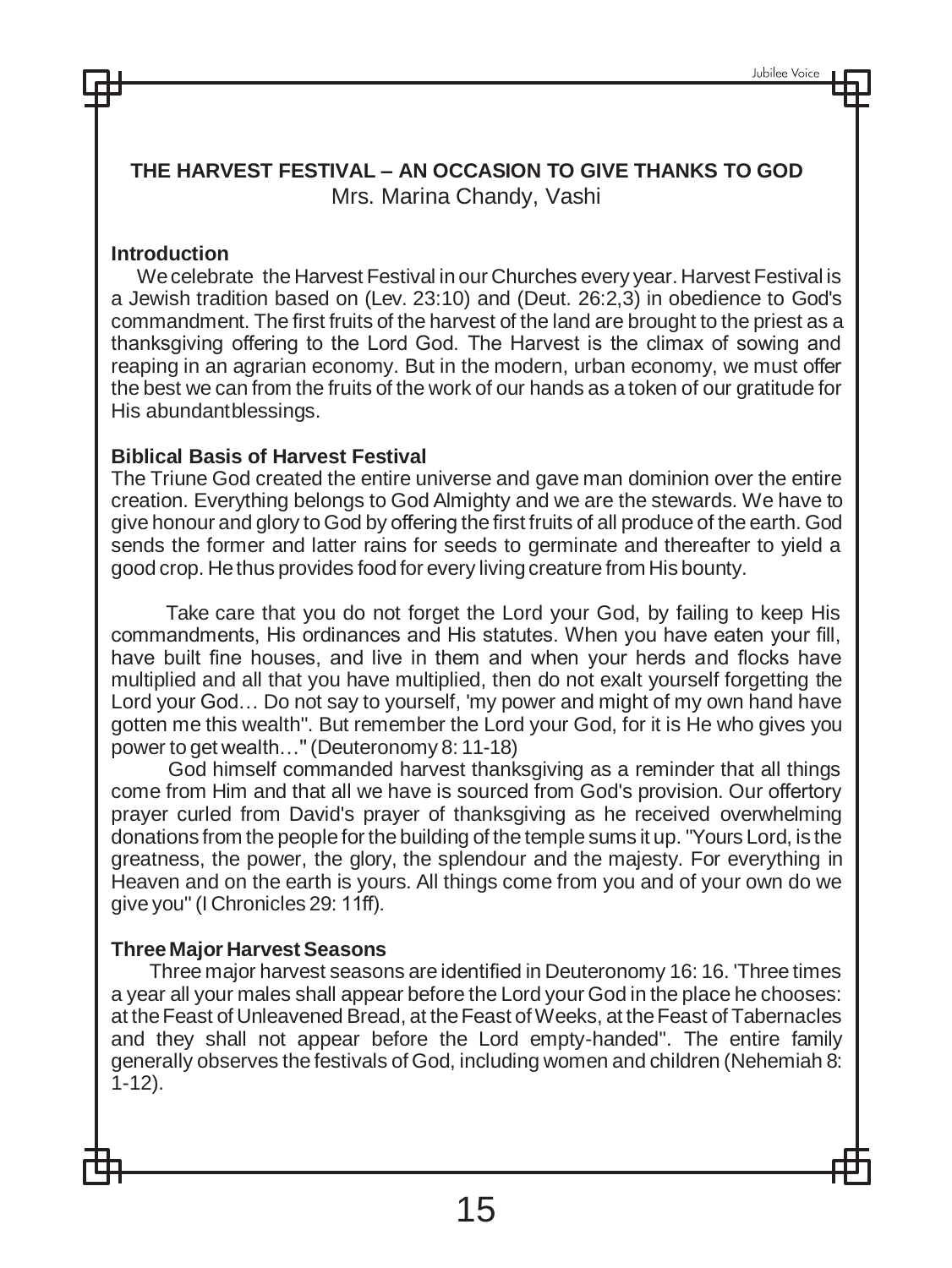#### **Feast of Remembrance**

God's seven biblical festivals (Feasts of remembrance) are also contained with the three major harvest seasons:-

1. Passover (PESACH) Exodus 12: 1- 4; Leviticus 23: 5; Numbers9: 1- 14.

2. Unleavened bread (HAG HAMATZOT) Exodus 12: 15 -20; Deut. 16: 3, 4, 8

3. First Fruits (YOM HABIKKURIM) Ex. 23: 16, 19; Levi. 23: 9-14.Deut. 26: 5-10

4. Weeks(HAG SHAVOUTGreek: Pentecost) Ex.34: 22; Levi.23:15-21;Act 2: 14

5.Trumpets (ROSH HASHANA) Leviticus 23: 23-25; Numbers 29: 1-6.

6. Day ofAtonement(YOM KIPUR) Leviticus 16: 1-34; Numbers 29: 7-11

7.Tabernacles also called Feast of shelter (SUKKOTH) Levi. 23: 33-38, 39- 43

#### **Harvest Festival: Worshiping the Lord in Gratitude**

These feasts were commanded to be regularly and diligently observed as a constant reminder of man's tiny place in creation and that his whole being is dependent on God's mercies and goodness. Of the 7 feasts, the feast of first fruits was celebrated at the beginning of harvest as a commandment from God (Lev. 23: 10). Israel as a chosen and model nation was particularly commanded to observe these feasts as a continual reminder of God's mighty acts in their affairs. .

In realization of this fact, David sang in Psalm 103, "Bless the Lord, O my soul, and all that is within me, bless his holy name. Bless the Lord, O my soul and do not forget all his benefits. Who forgives all your iniquities. Who heals all your diseases, who redeems your life from the pit, who crowns you with steadfast love and mercy, who satisfies you with good as long as you live, so that your youth is renewed like the eagles…''

As we reflect on the words of the Psalmist in our daily experiences of God's mercies and goodness, it is pertinent for us to come before the Lord with praises and gifts, for Heis our Maker and we are graciously the sheep of His pasture. The New Testament also reminds us that" Give and it will come back to you. A good measure, pressed down, shaken together and running over, will be poured out into your lap. For with the measure you use, it will be measured to you." (Luke 6:38). "For the Lord loves a cheerful giver." (2Cor.9: 6-7). Therefore, Harvest Thanksgiving is a worship in obedience to His commandments. We must observe this with all seriousness.

#### **Conclusion**

Harvest Thanksgiving is a jubilant time in many Churches today. Many Churches depend on harvest proceeds for the execution of major projects in the Church. Some people come with animals, crops and vegetables, etc. While some others come with cars, buses or give large sums of money. In our Church, some years back, the making of fish pickle was introduced as an activity by the women's Fellowship and it was a success and being continued in many of our Churches. In the euphoria of harvest celebration, we need to stop and ponder on the essence of Harvest Thanksgiving. Many a times in the frenzy of an activity, the sanctity is lost. Therefore, when we make fish pickle as part of our harvest festival we must not treat it as a mere physical or commercial activity, but maintainits sanctity with prayer and gratitude to our Creator.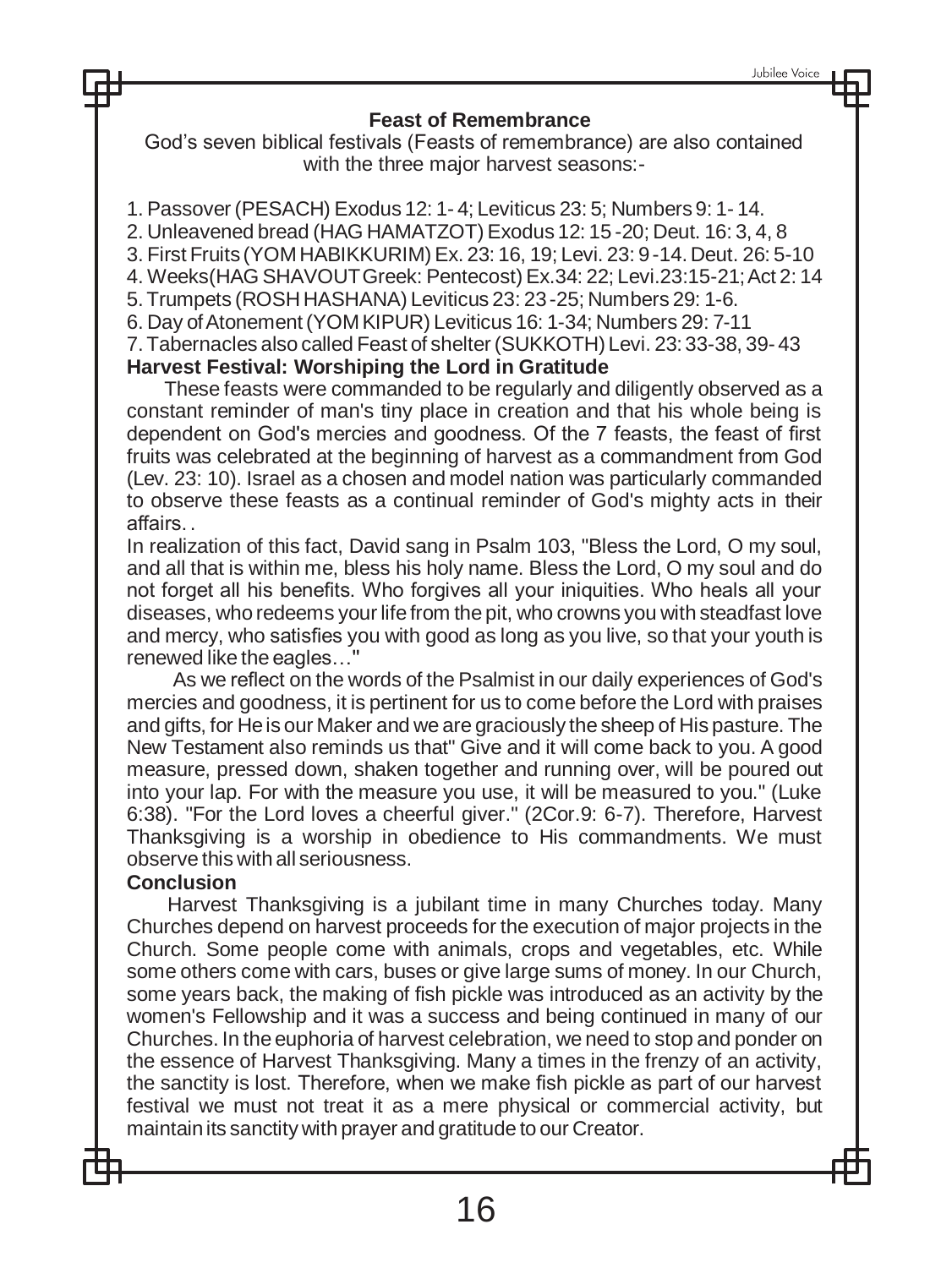Jubilee Voice

#### **Evergreen Carols Mr. Bino Oommen, Kharghar**

Carols were first sung in Europe thousands of years ago, but these were not Christmas Carols. They were pagan songs, sung at the Winter Solstice celebrations as people danced round stone circles. The Winter Solstice is the shortest day of the year, usually taking place around 22nd December. The word Carol actuallymeans dance or a song of praise and joy! Carolsused to be written and sung during all four seasons, but only the tradition of singing them at Christmas has really survived.

Early Christians took over the pagan solstice celebrations for Christmas and gave people Christian songs to sing instead of pagan ones. In 129, a Roman Bishop said that a song called "Angel's Hymn" should be sung at a Christmas service in Rome. Another famous early Christmas Hymn was written in 760, by Comas of Jerusalem, for the Greek Orthodox Church. Soon after this many composers all over Europe started to write 'Christmas carols'. However, not many people liked them as they were all written and sung in Latin, a language that the normal people couldn't understand. By the time of the Middles Ages (the 1200s), most people had lost interest in celebrating Christmas altogether.

This was changed by St. Francis of Assisi when, in 1223, he started his Nativity Plays in Italy. The people in the plays sang songs or 'canticles' that told the story during the plays. Sometimes, the choruses of these new carols were in Latin; but normally they were all in a language that the people watching the play could understand and join in! The new carols spread to France, Spain,Germany and other European countries.

The earliest carol, was written in 1410. Sadly only a very small fragment of it still exists. The carol was about Mary and Jesus meeting different people in Bethlehem. Most Carols from this time and the Elizabethan period are untrue stories, very loosely based on the Christmas story, about the holy family and were seen as entertaining rather than religious songs. They were usually sung in homes rather than in churches! Traveling singers or Minstrels started singing these carols and the words were changed for thelocal people wherever they were traveling.

When the Puritans came to power in England in 1640s, the celebration of Christmas and singing carols was stopped. However, the carols survived as people still sang them in secret. Carols remained mainly unsung until Victorian times, when two men called William Sandys and Davis Gilbert collected lots of old Christmas music from villages inEngland.

Before carol singing in public became popular, there were sometimes official carol singers called 'Waits'. These were bands of peopleled by important local leaders (such as council leaders) who had the only power in the towns and villages. They were called 'Waits' because they only sang on Christmas Eve (This was sometimes known as 'watchnight' or 'waitnight' because of the shepherds were watching their sheep when the angels appeared to them.), when the Christmas celebrations began.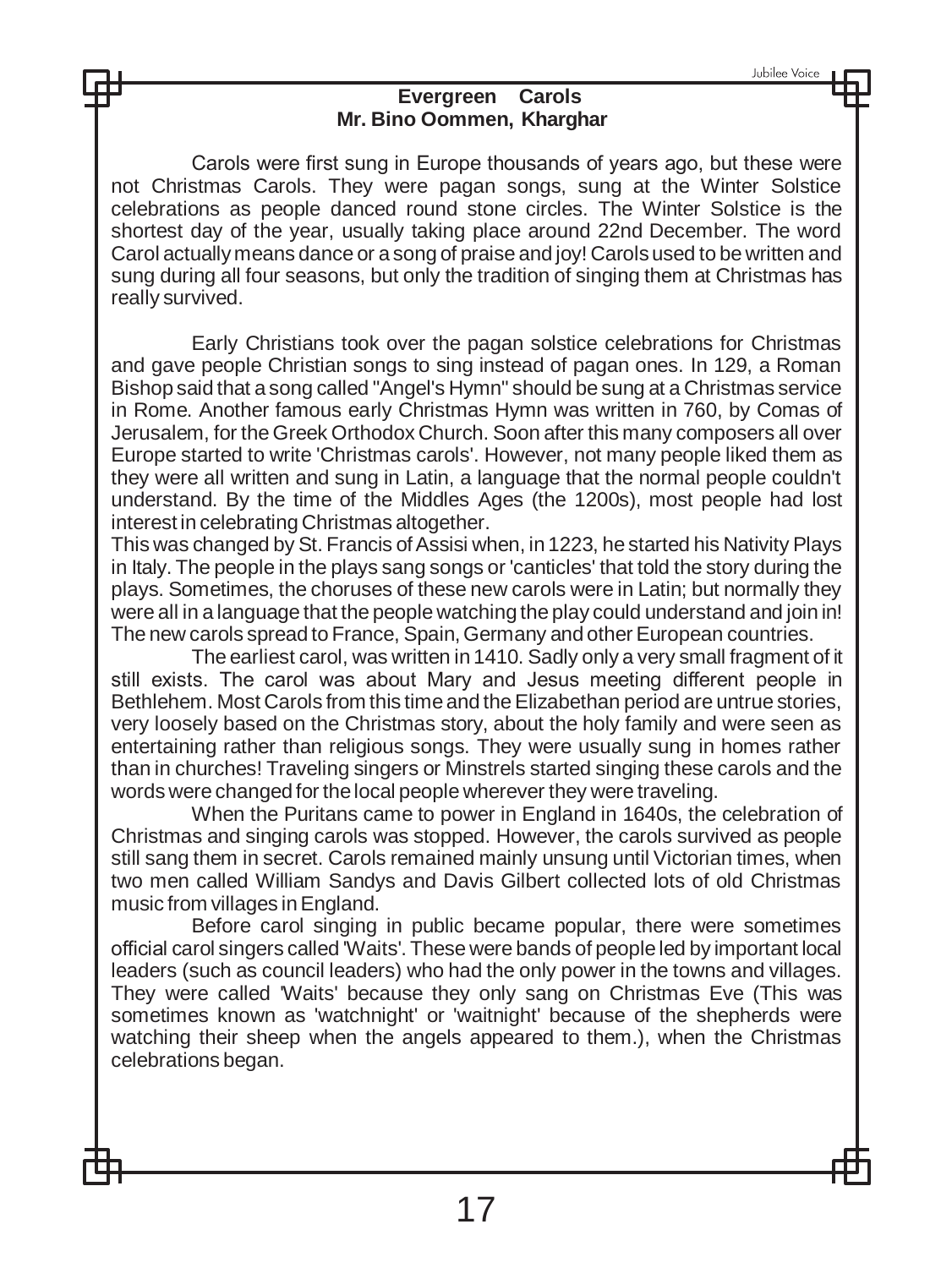Also, at this time, many orchestras and choirs were being set up in the cities of England and people wanted Christmas songs to sing, so carols once again becamepopular.

New carols services were created and became popular, as did the custom of singing carols in the streets. Both of these customs are still popular today! One of the most popular types of Carols services are Carols by Candlelight services. At this service, the church is only lit by candlelight are heldin countries all over the world.

# **O Little Town of Bethlehem**

The text was written by Phillips Brooks (1835–1893), an Episcopal priest, then rector of Church of the Holy Trinity, Philadelphia and later of Trinity Church, Boston. He was inspired by visiting the village of Bethlehem in the Sanjak of Jerusalem in 1865. Three years later, he wrote the poem for his church, and his organist Lewis Redner (1831-1908) added the music. Redner recounted the story of his composition: As Christmas of 1868 approached, Mr. Brooks told me that he had written a simple little carol for the Christmas Sunday-school service, and he asked meto write the tune to it. The simplemusic was written in great haste and under great pressure. We were to practice it on the following Sunday. Mr. Brooks came to me on Friday, and said, 'Redner, have you ground out that music yet to "O Little Town of Bethlehem"? I replied, 'No,' but that he should have it by Sunday. On the Saturday night previous my brain was all confused about the tune. I thought more about my Sunday-school lesson than I did about the music. But I was roused from sleep late in the night hearing an angel-strain whispering in my ear, and seizing a piece of music paper I jotted down the treble of the tune as we now have it, and on Sunday morning before going to church I filled in the harmony. Neither Mr. Brooks nor I ever thought the carol or themusic to it would live beyond that Christmas of 1868.

#### **Advent Season**

Advent is a season observed in many Christian churches as a time of expectant waiting and preparation for both the celebration of the Nativity of Jesus at Christmas and the return of Jesus at the Second Coming. The term is a version of the Latin word meaning "coming". The Latin word adventus is the translation of the Greek word parousia, commonly used to refer to the Second Coming of Christ. For Christians, the season of Advent anticipates the coming of Christ from three different perspectives, in the flesh in Bethlehem, in our hearts daily, and in glory at the end of time. Advent is the beginning of the Western liturgical year. Advent commences on the fourth Sunday before Christmas. Associated with Advent was a period of fasting, known also as the Nativity Fast or the Fast of December. Since approximately the 13th century, the usual liturgical colour in Western Christianity for Advent has been violet. In the Anglican Church, the readings of Holy Communion on the Sundays of Advent have distinct themes: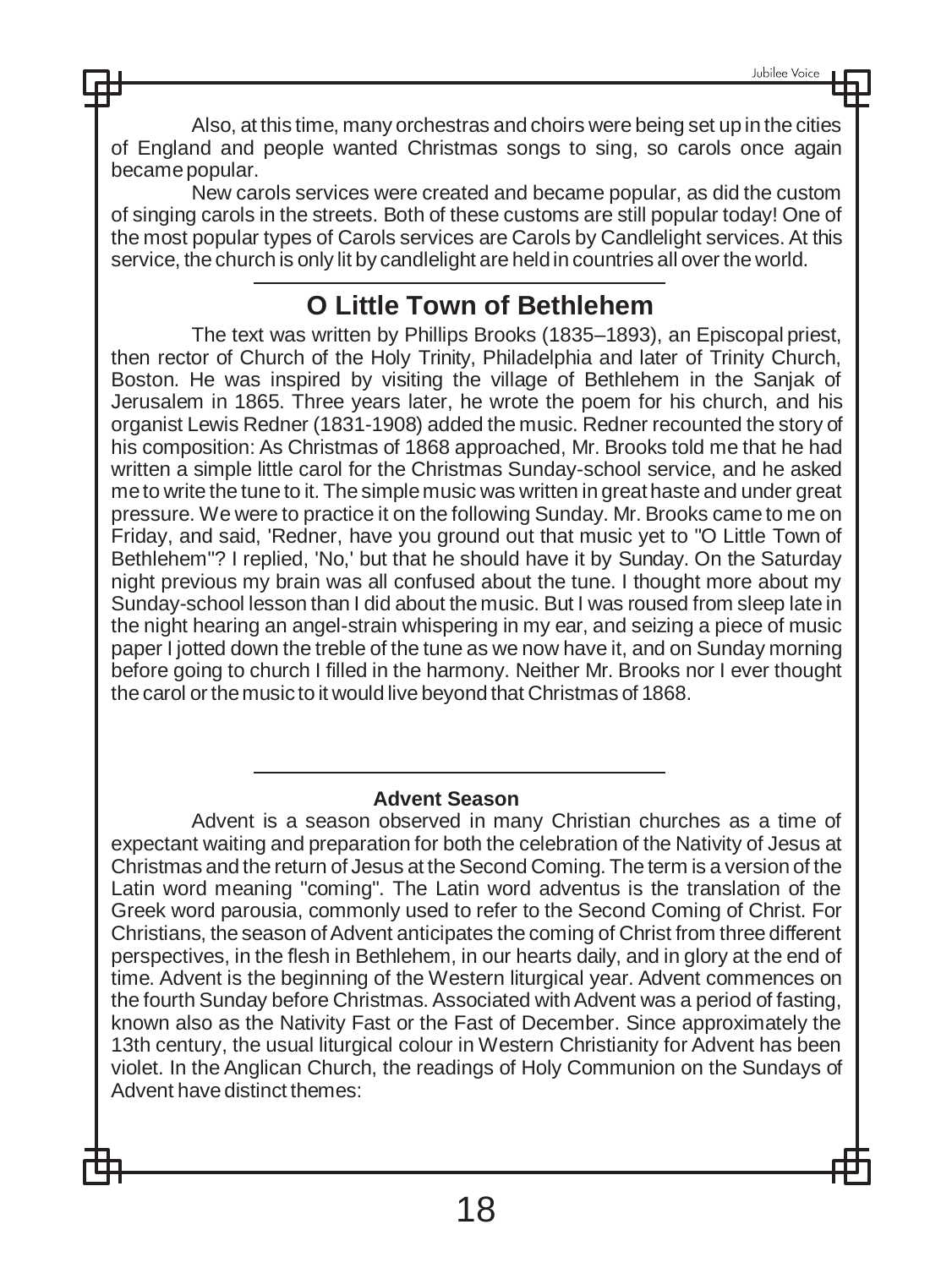1. On the First Sunday (Advent Sunday), they look forward to the Second Coming of Christ. The readings for the first Sunday in Advent relate to the Old Testament patriarchs who were Christ's ancestors

2. On the Second Sunday, the Gospel readings for the second Sunday concern prophesies related to Christ's birthin a manger.

3. On the Third Sunday (Gaudete Sunday), the Gospel reading is about John the Baptist, who cameto 'prepare the way of the Lord'.

4. On the Fourth Sunday, the Gospel reading is about the events involving Mary and Joseph that led directly to the birth of Jesus.

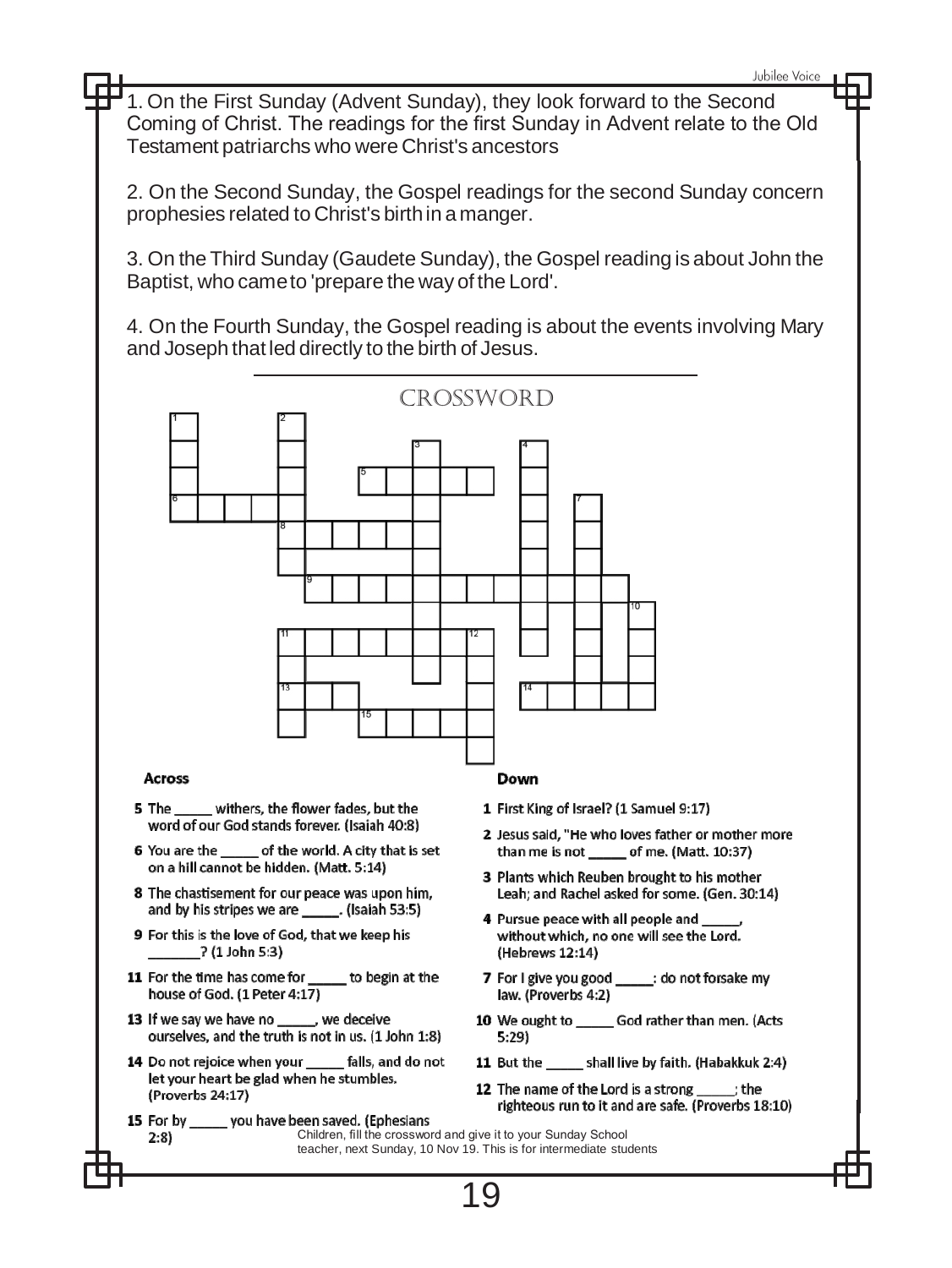## **Shepherding: (Go)spelling Against the Currents**

### **Introduction**

The Church as a journeying community travels a long distance and offers a new heaven and earth. By saying so, we should keep in mind that, we are affirming the human agency behind the new heaven and earth along with the divine anticipation. Being a channel of change the church always plays a role of corrective force, which prompts us to dream for this new heaven and earth. It is in this context, as sojourners of faith the shepherding role should be reexamined constructively, critically, and contextually with thelens of suspicion.

In John 21:15-19, Peter is being encountered by the risen Jesus. Here Jesus is commissioning Peter for the leadership. The metaphor Shepherding comes from the Old Testament time, where the community submits its hope to the leader and trusts in them whether they are Judges, kings or the prophets, often resembles to involve ruling, subordinating the sheep. It is in this milieu, we need to relook the very essence of shepherding.

#### **A. Shepherd: ACalltoEncountertheWolves of the Time**

The Shepherding is not a saving missionary activity, but it is an effort encountering the dominant order and power. Ched Myers an American theologian specialist in biblical studies and political theology rightly puts it, "that the term 'fishers of men' does not refer to missionary activity, it is not an activity of 'saving souls', but rather it refers an effort to overturn the existing order of power and privilege". This we can see in several Biblical characters. For example, Moses found his calling not at the Pharaoh's palace or in Egypt, but in Midian, not from the center but from the periphery. Why God did not call a prince Moses, but a shepherd Moses? It was not a cal**l** from the power center, but from the powerless margin. If he would have use the dominant power, and then the whole history of Israel would have changed in another way. He did not use the power of the palace, he did not use his relationship from his elite locale, he did not use the comfort of his life and he did not use the caste card for the liberation and emancipation of the Israelite community. If he would have used his power politics, negotiation was possible, the adjustment was possible, and mediation was possible. The leadership that Israelite experienced comes from a person who doesn't have any address, it has comefrom a person who led thelife with the sheep, and it has come from uncomforted social setting, it is not coming from the palace, bishop house or not from any other comfort zone, but from the outskirt of the society. When Moses said, 'let my people go', it was not a spoon feeding and the tamed pastoral voice rather a word from a courageous shepherd who was representing the power of the powerless people, and later he was leading the Israelites intothe dangerous realities of the desert.

As a German New Testament scholar Joachim Jeremias rightly puts it "shepherd's life in Israel was despised with stereotypical victimhood, they are the people who are not allowed to come closer to the holiness of the Israelites spirituality, they are the wandering deserted community, a second class citizen, socially unacceptable category, andthey were technically recorded as sinners".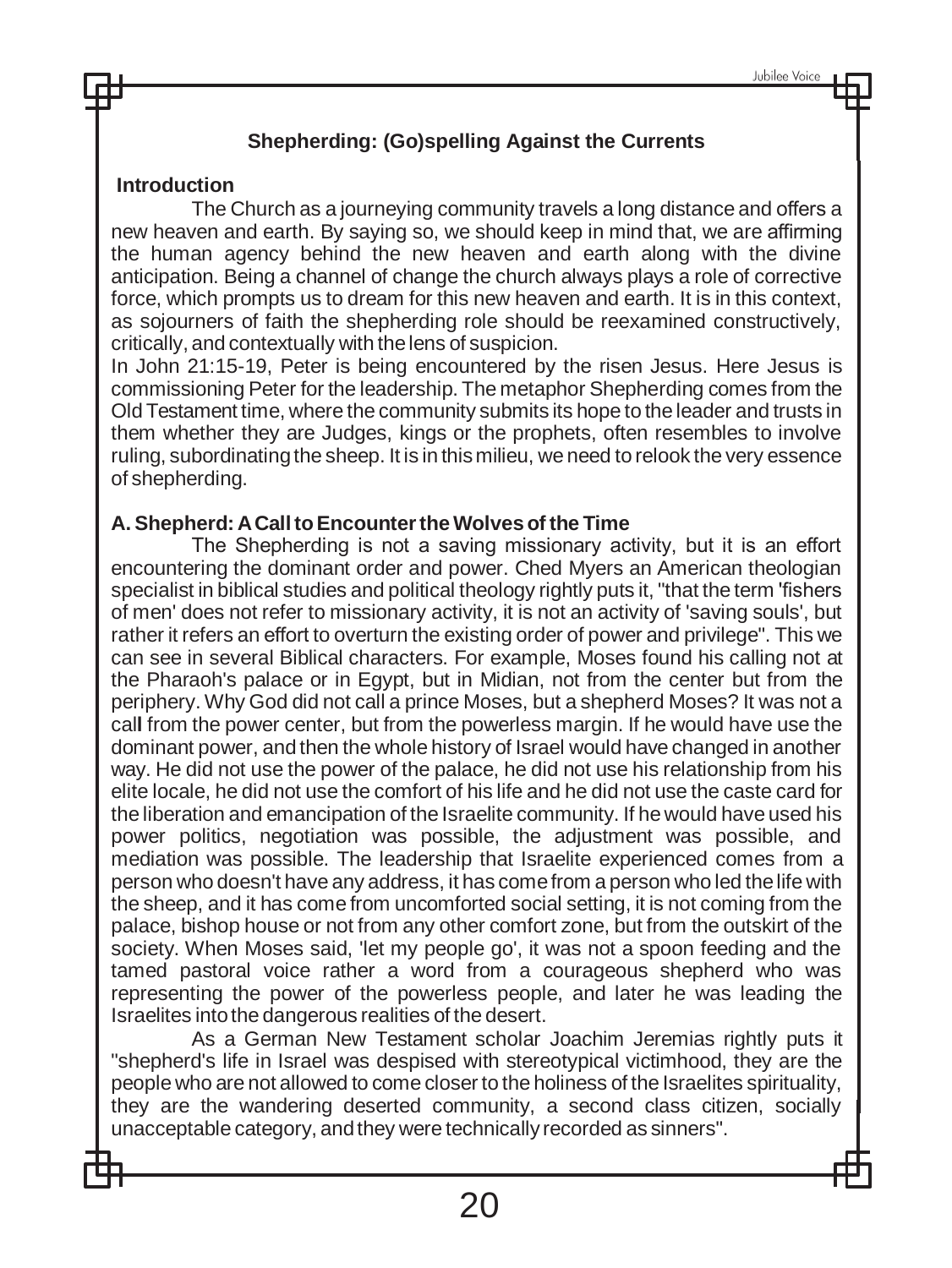Therefore, the shepherds are considered as malignant and the people of displaced. Jesus was reestablishing the imagery of the shepherd, questioning the authority, and the power; dismantling the perception of the unjust society. Jesus was reclaiming the soul legacy of shepherding of resistance. He called his disciple from the outskirts of the society, people who did not have 'traditional moorings', people who did not have any importance in the 'temple culture', people who are 'outspoken', and people who are termed as the 'so-called sinners'. But they were all courageous enough to dare the order. Therefore, Jesus is expecting such a leadership quality from Peter, encounter the dominant order.

In most of our theological endeavors we are freezing out these marginalized people, somewhere in the backyard, and we are running after the wise men, shining star, virgin birth, cool breeze, praises of angels so on and so forth. But we need to remember that, it is through these shepherds, the whole world move up and down. Have we ever considered these shepherds valuable in the whole process of 'Gospelling' of the Good news? Why aren't we ashamed to neglect the role of these sidelined people who are faithful and courageous in developing a bold community to encountering the wolves of our time? This will lead us to thefurther discussion of shepherding.

#### **B. Shepherd:ACall for Unveiling the SacrificialityModel of Shepherding**

Pope Francis said "shepherds have to live with the smell of the sheep, so that people can sense that priest". It is not the incense, not the perfume, not the smell of the currency, but it is the "smell of the sheep" which makes you a good shepherd.

Peter in his first letter is writing "a pastor is called to feed the flock of God, taking the oversight thereof as a shepherd, not as Lord, either in act or in the title but as an example to the flock (I Peter. 5: 2, 3). The Petrine church is demanding the 'sacrificiality' of the shepherd. This is what Johannine community is also dealing with. The Johannine community had read Jesus as a Sacrificial Shepherd who has come from God the almighty. This Johannine Model of Shepherd was accusing the institutional shepherds, who were an elite minority benefiting their life, discarding the justice of the majority, who were running away from the said characteristic of shepherding, leading the flock to liberation, who were neglected the public office of comforting, strengthening, and healing the weak and troublesome. Therefore the Johannine Jesus is saying 'all who have come before me are thieves and bandits, but I am the good shepherd, the good shepherd lays down his life for thesheep,' (John.10:8, 11).

It is in this sense, the whole idea of sacrificing shepherding needs to be reviewed. The author is elevating the aspect of love as 'commitment' and enthroning 'sacrificial love' as the perfect model of shepherding. The phrase 'feed my sheep' (boske ta probatia) indicates that Jesus expects a leadership from Peter which is similar what Jesus had shown to the disciple. Jesus challenged the spiritual commercialization, he bravely provoked the deformed temple priest, he confronted the fraudulent political leaders, and he courageously walked into the valley ofhomicide.